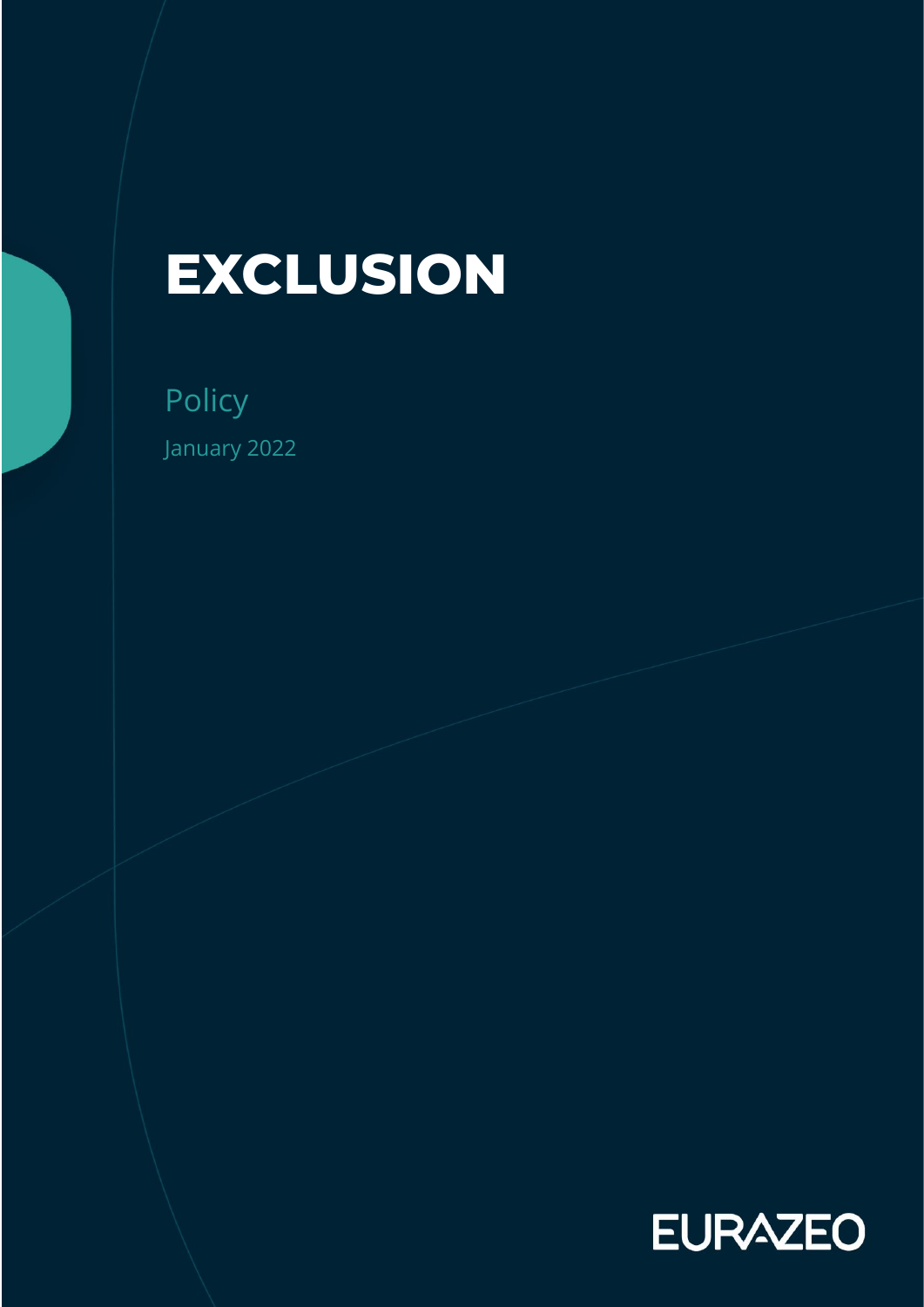| L.        |    |  |
|-----------|----|--|
| А.        |    |  |
| B.        |    |  |
| C.        |    |  |
| Ш.        |    |  |
|           |    |  |
| А.        |    |  |
| B.        |    |  |
|           |    |  |
| А.        |    |  |
|           | 1. |  |
|           | 2. |  |
|           | 3. |  |
|           | 4. |  |
|           | 5. |  |
|           | 6. |  |
|           | 7. |  |
|           | 8. |  |
| <b>B.</b> |    |  |
|           | 1. |  |
|           | 2. |  |
|           | 3. |  |
|           | 4. |  |
|           | 5. |  |
|           | 6. |  |
|           | 7. |  |
|           | 8. |  |
|           |    |  |
| А.        |    |  |
| В.        |    |  |
| C.        |    |  |
|           |    |  |
| А.        |    |  |
| В.        |    |  |
|           |    |  |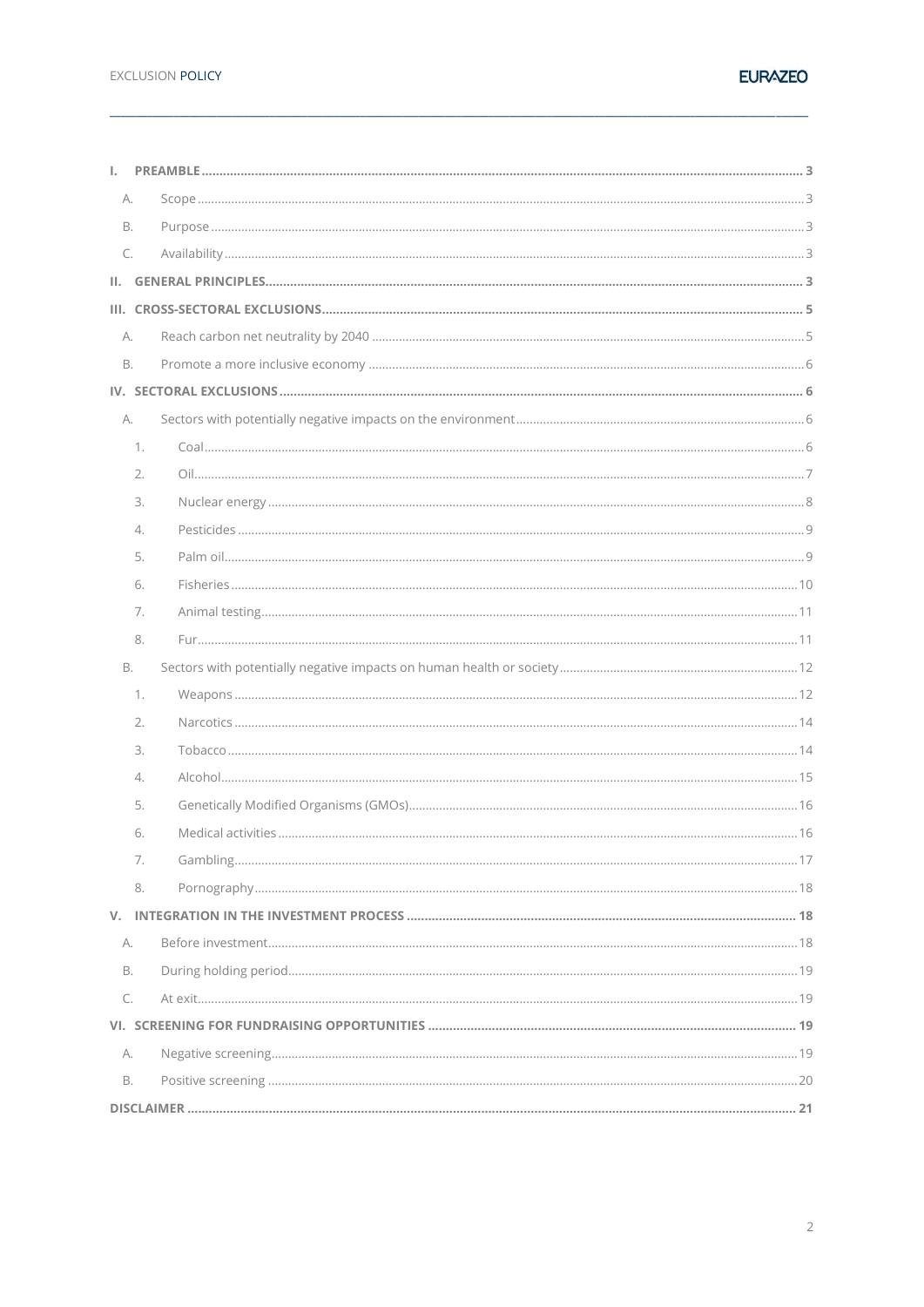# **EXCLUSION** POLICY

# <span id="page-2-0"></span>**I. PREAMBLE**

# <span id="page-2-1"></span>**A. Scope**

This Exclusion policy (the "Policy") applies to Eurazeo SE, Eurazeo Mid-Cap, Eurazeo Investment Manager, Eurazeo Funds Management Luxembourg, Eurazeo Infrastructure Partners and their wholly owned subsidiaries, herein referred to as "Eurazeo".

**\_\_\_\_\_\_\_\_\_\_\_\_\_\_\_\_\_\_\_\_\_\_\_\_\_\_\_\_\_\_\_\_\_\_\_\_\_\_\_\_\_\_\_\_\_\_\_\_\_\_\_\_\_\_\_\_\_\_\_\_\_\_\_\_\_\_\_\_\_\_\_\_\_\_\_\_\_\_\_\_\_\_\_\_\_\_\_\_\_\_\_\_\_\_\_\_\_\_\_\_\_\_\_\_\_\_\_\_\_\_\_\_\_\_\_\_\_\_\_\_\_\_\_\_\_\_\_\_\_\_\_**

### **B. Purpose**

<span id="page-2-3"></span><span id="page-2-2"></span>This Policy sets out Eurazeo's exclusions regarding sectors or activities with potential negative impacts on the environment, human health or society.

# **C. Availability**

The present Policy along with all documents referred to herein are accessible publicly on Eurazeo's website and internally on Eurazeo's intranet. Please note Eurazeo may update this Policy at any time and without prior notice.

# <span id="page-2-4"></span>**II. GENERAL PRINCIPLES**

As a global financial institution, the way Eurazeo prioritizes and mobilizes financial resources and the manner in which it does business aims to shape a low carbon, fairer future. Eurazeo recognises that:

- The world faces a certain number of **challenges** posing serious threats for the planet and its inhabitants.
- Some **economic activities** contribute to increasing these challenges.
- It has the capacity to shift its **funding** away from these activities, and by doing so, reducing sustainability risks and thus reinforcing its financial performance.

Eurazeo's approach aims to be ambitious and balanced at the same time. In this Policy, Eurazeo distinguishes two categories of sectors:

• The **first category** covers sectors whose direct or indirect adverse impacts are **incompatible** with Eurazeo's responsible investor approach and cannot be tackled through a transformation of the company's activities.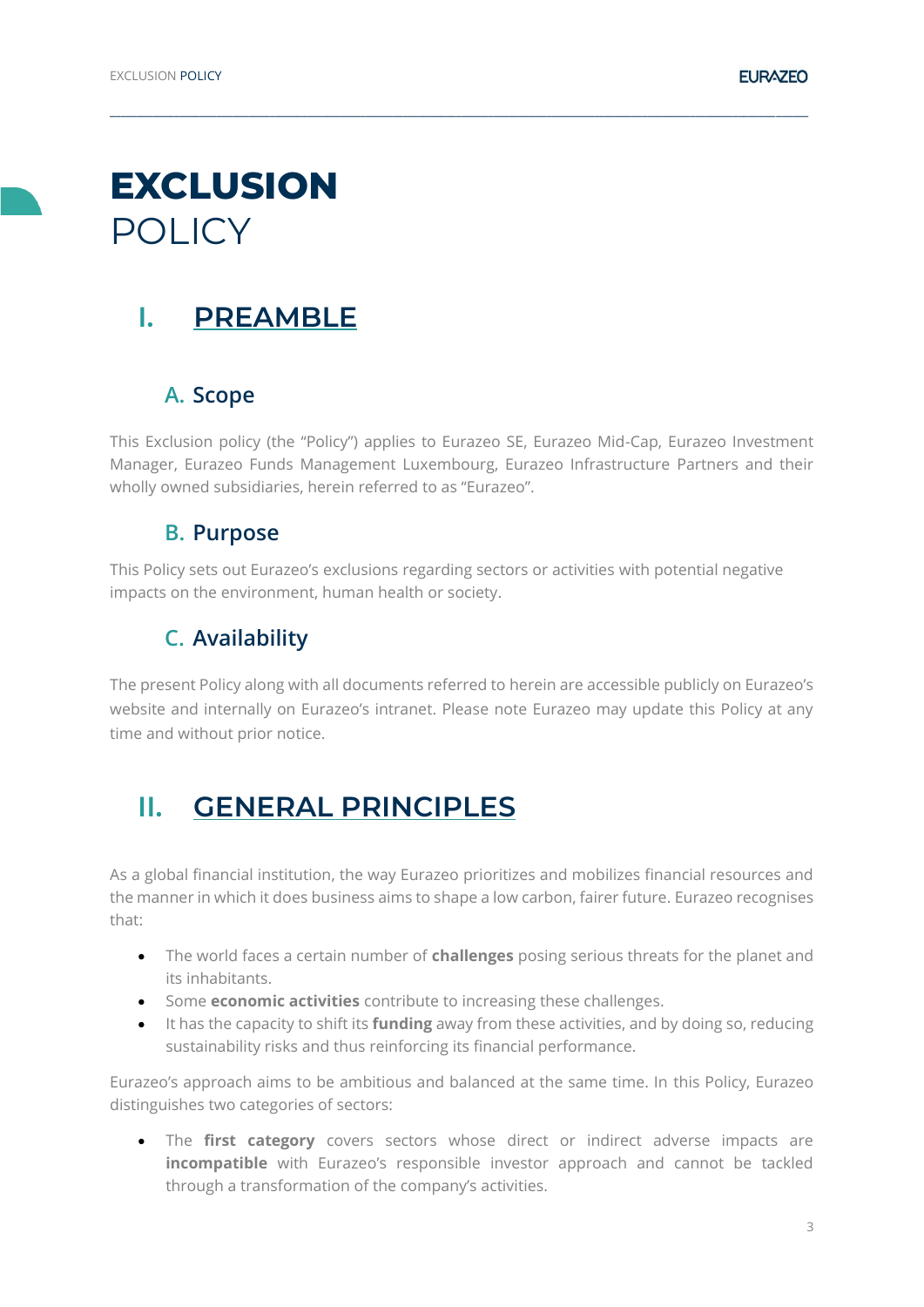• The **second category** covers sectors for which a **materiality threshold** is foreseen. This approach allows to avoid excluding companies whose revenues in the concerned sector are below 20% of their total revenues. When a company is concerned by the precited exclusion criteria, Eurazeo is ready to accompany the company in transforming its activities, provided that transformation goals are formalized and ensure compliance with Eurazeo's Exclusion Policy in the short-term.

**\_\_\_\_\_\_\_\_\_\_\_\_\_\_\_\_\_\_\_\_\_\_\_\_\_\_\_\_\_\_\_\_\_\_\_\_\_\_\_\_\_\_\_\_\_\_\_\_\_\_\_\_\_\_\_\_\_\_\_\_\_\_\_\_\_\_\_\_\_\_\_\_\_\_\_\_\_\_\_\_\_\_\_\_\_\_\_\_\_\_\_\_\_\_\_\_\_\_\_\_\_\_\_\_\_\_\_\_\_\_\_\_\_\_\_\_\_\_\_\_\_\_\_\_\_\_\_\_\_\_\_**

Below is a synthesis of the overall exclusion sectors. The details and thresholds for each of them are described later in the present Policy.

|                                                                    | <b>TOLERANCE BASED ON</b><br><b>MATERIALITY</b> | <b>EXEMPTION</b>                                   |  |  |  |
|--------------------------------------------------------------------|-------------------------------------------------|----------------------------------------------------|--|--|--|
| Sectors with potential negative impacts on the environment         |                                                 |                                                    |  |  |  |
| <b>Fossil energy (coal, oil) generation</b>                        | <b>No</b>                                       |                                                    |  |  |  |
| <b>Fossil energy - associated services</b>                         | Yes                                             | Carbon capture & storage,<br>transition technology |  |  |  |
| <b>Nuclear energy</b>                                              | Yes                                             |                                                    |  |  |  |
| <b>Chemical pesticides</b>                                         | Yes                                             |                                                    |  |  |  |
| <b>Palm oil</b>                                                    | Yes                                             |                                                    |  |  |  |
| <b>Fisheries</b>                                                   | Yes                                             |                                                    |  |  |  |
| <b>Animal testing</b>                                              | Yes                                             |                                                    |  |  |  |
| <b>Fur</b>                                                         | Yes                                             |                                                    |  |  |  |
| Soctors with notantial nogative impacts on human boalth or society |                                                 |                                                    |  |  |  |

**Sectors with potential negative impacts on human health or society**

| <b>Weapons</b>             | Yes          |                                                          |
|----------------------------|--------------|----------------------------------------------------------|
| <b>Narcotics</b>           | No           | For medical purposes (regulated<br>only)                 |
| <b>Tobacco</b>             | $N_{\Omega}$ | For medical purposes (regulated<br>only)                 |
| <b>Alcoholic beverages</b> | Yes          | Soft alcoholic beverages<br><b>Hospitality companies</b> |
| <b>GMOS</b>                | Yes          |                                                          |
| <b>Medical activities</b>  | Yes          |                                                          |
| <b>Gambling</b>            | Nο           | Diversified hotel groups                                 |
| Pornography                | N۱∩          |                                                          |

This Policy is an efficient instrument to mitigate various adverse impacts and sustainability risks, ranging from climate change and biodiversity loss to health issues. As such, it contributes to implement the highest Environmental, Social and Governance (ESG) standards and ensure

**EURAZEO**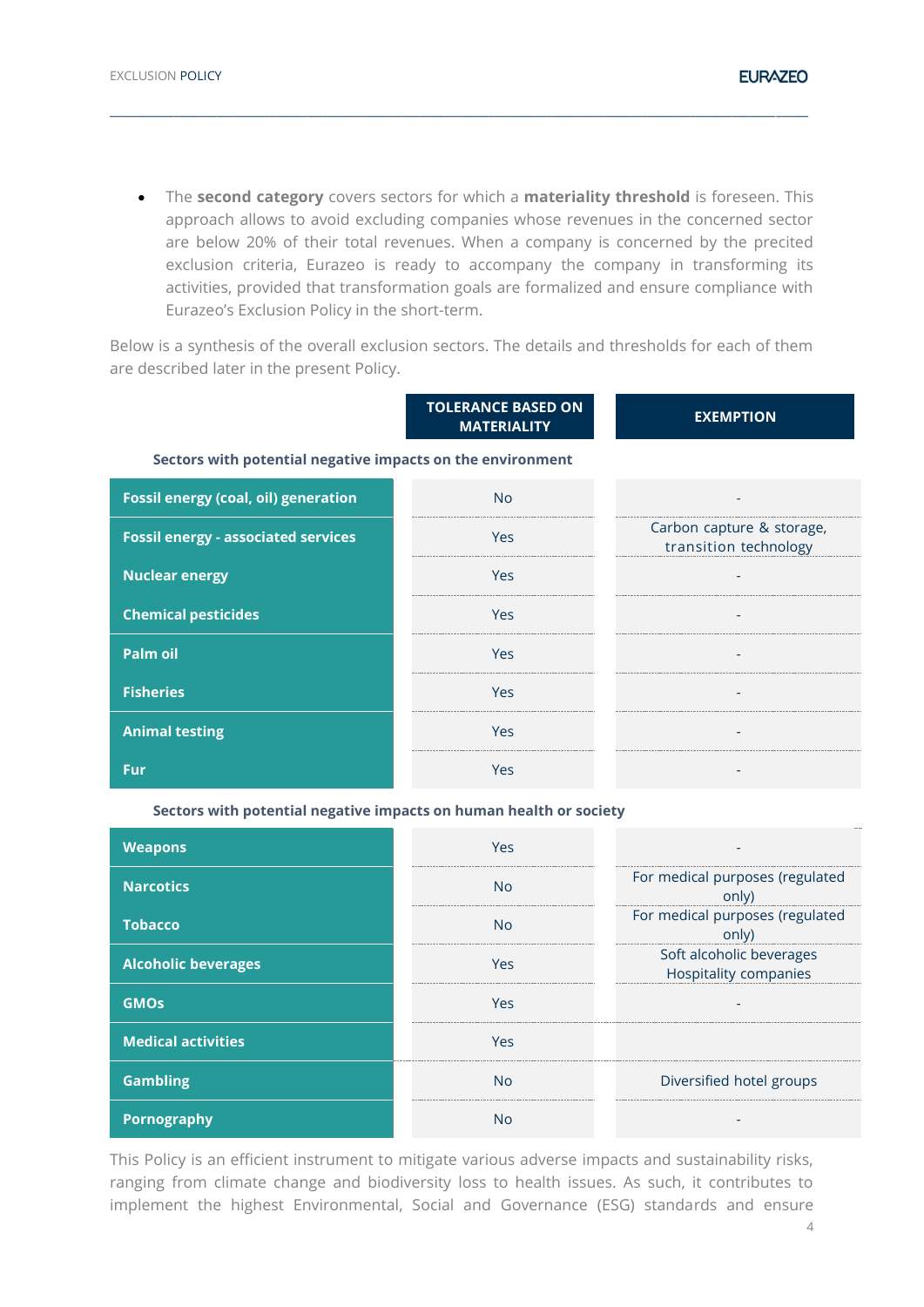compliance with new **regulatory requirements**, including the provisions deriving from the EU Sustainable Finance Disclosure Regulation (SFDR).

**\_\_\_\_\_\_\_\_\_\_\_\_\_\_\_\_\_\_\_\_\_\_\_\_\_\_\_\_\_\_\_\_\_\_\_\_\_\_\_\_\_\_\_\_\_\_\_\_\_\_\_\_\_\_\_\_\_\_\_\_\_\_\_\_\_\_\_\_\_\_\_\_\_\_\_\_\_\_\_\_\_\_\_\_\_\_\_\_\_\_\_\_\_\_\_\_\_\_\_\_\_\_\_\_\_\_\_\_\_\_\_\_\_\_\_\_\_\_\_\_\_\_\_\_\_\_\_\_\_\_\_**

To adapt to the evolution of societal and environmental issues, Eurazeo's exclusion list is **revised** on a regular basis.

Besides, the present Policy also foresees the ban of **general practices** that have harmful societal or environmental impacts (so called "cross-sectoral exclusions" detailed below).

# <span id="page-4-0"></span>**III. CROSS-SECTORAL EXCLUSIONS**

Eurazeo aims to drive positive change in society by working towards a shared and sustainable prosperity. With its O+ strategy, Eurazeo has stepped up its commitment to ESG and has made two flagship commitments to drive positive change in society:

| <b>CLIMATE</b>                                                                                                                                                                               | <b>INCLUSION</b>                                                                                                                                         |
|----------------------------------------------------------------------------------------------------------------------------------------------------------------------------------------------|----------------------------------------------------------------------------------------------------------------------------------------------------------|
| Reach carbon net neutrality by 2040                                                                                                                                                          | Promote a more inclusive economy                                                                                                                         |
| Invest in the fast-growing, low<br>٠<br>carbon an impact economy<br>Reduce exposure to carbon cost and<br>٠<br>risk<br>Measure carbon footprint<br>a.<br>throughout the investment lifecycle | End gender inequality<br>Drive access to health care coverage<br>п<br>and value creation for all<br>Champion equal opportunity and<br>m.<br>philanthropy |



### <span id="page-4-1"></span>**A. Reach carbon net neutrality by 2040**

Climate change is undoubtedly one of the greatest challenges and one of the most complex issues faced by the world today, given its proven impacts on the global economy, physical environment, habitats and human populations, but also its inherent ethical, social and political considerations.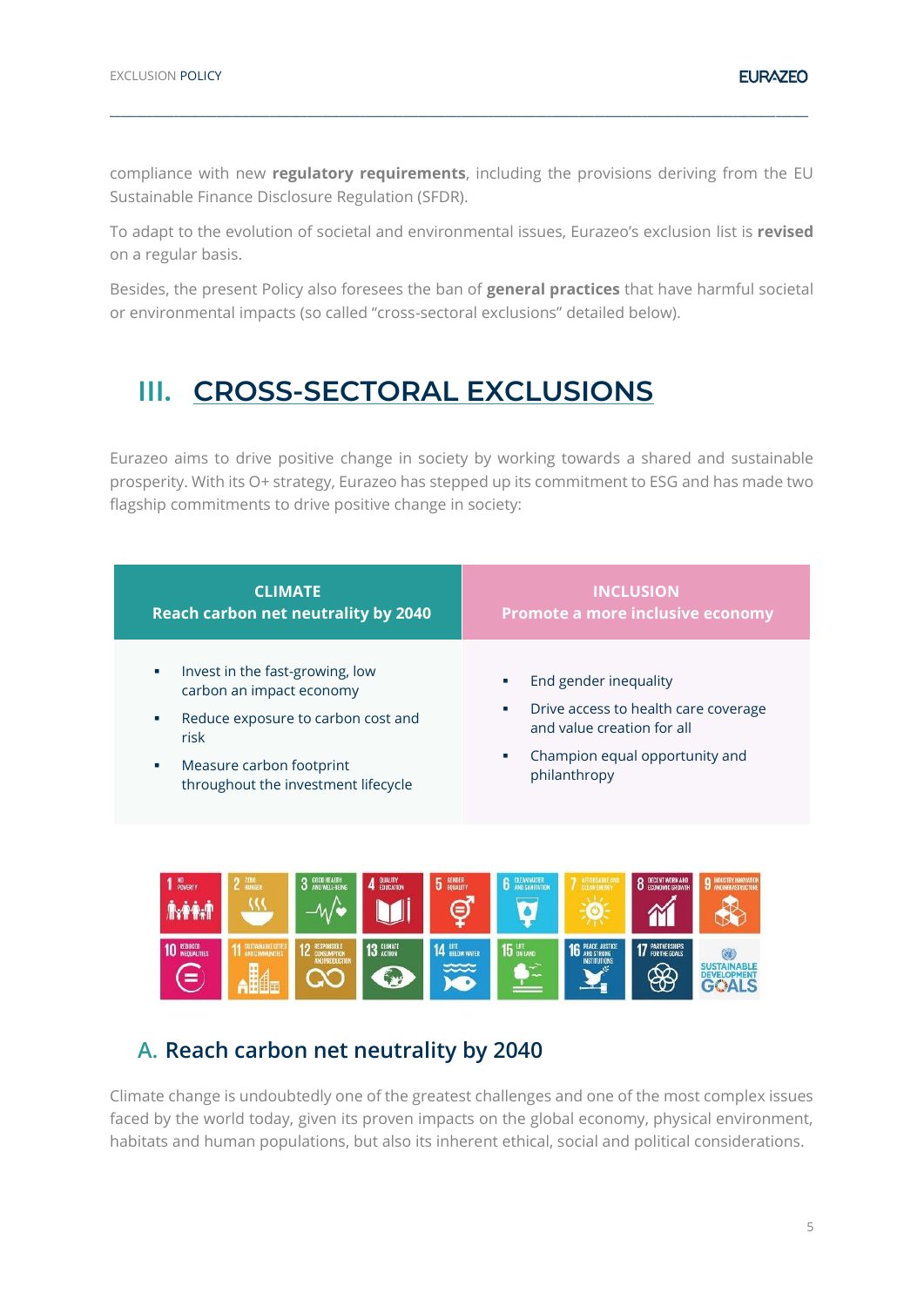### <span id="page-5-0"></span>**B. Promote a more inclusive economy**

Fostering an inclusive economy is critical to generate positive change in society. As a general principle, Eurazeo bans investments related to:

**\_\_\_\_\_\_\_\_\_\_\_\_\_\_\_\_\_\_\_\_\_\_\_\_\_\_\_\_\_\_\_\_\_\_\_\_\_\_\_\_\_\_\_\_\_\_\_\_\_\_\_\_\_\_\_\_\_\_\_\_\_\_\_\_\_\_\_\_\_\_\_\_\_\_\_\_\_\_\_\_\_\_\_\_\_\_\_\_\_\_\_\_\_\_\_\_\_\_\_\_\_\_\_\_\_\_\_\_\_\_\_\_\_\_\_\_\_\_\_\_\_\_\_\_\_\_\_\_\_\_\_**

- Activities causing harm to human rights<sup>1</sup>
- Activities resulting in the infringement of the rights of indigenous and/or vulnerable groups without their Free Prior and Informed Consent (FPIC)
- Activities that have adverse and direct impact on human health, supported by evidence
- Trading of plant or animal species, or products thereof, in violation of CITES<sup>2</sup>
- Activities resulting in conversion or degradation of protected areas<sup>3</sup> or critical habitats<sup>4</sup>
- Inappropriate practices such as corruption and money laundering

# <span id="page-5-1"></span>**IV. SECTORAL EXCLUSIONS**

### <span id="page-5-2"></span>**A. Sectors with potentially negative impacts on the environment**

#### 1.  $Coal<sup>5</sup>$

<span id="page-5-3"></span>Eurazeo aims to contribute to restraining global warming well below 2°C and does not invest in companies whose primary focus is the mining/extraction of thermal coal and the production/trade of coal-fired energy.

Companies providing services to coal-fired power generation projects are authorized for investment as long as:

- Such projects do not exceed 20% of their overall revenue
- Such projects do not involve Mountain Top Removal coal mining
- Such projects are not located on the Arctic circle

Companies operating in energy-intensive activities which derive more than 20% of their energy from coal-fired power fall into the exclusion scope too. Eurazeo may support companies through their transition where a small, legacy element of their overall portfolio is taking longer to phase out.

Eurazeo recognizes that coking coal has no economically viable substitute to date. Companies involved with the production/ trade of coking coal and steel are authorized for investment as long as such activity does not exceed 20% of their revenues.

<sup>&</sup>lt;sup>1</sup> This applies to the entire spectrum of internationally recognized human rights (as presented by ILO and Global Compact in particular), which includes labour rights such as the abolition of forced labour and child labour.

<sup>2</sup> Convention on International Trade in Endangered Species of Wild Fauna (www.cites.org)

<sup>3</sup> Protected areas: UNESCO World Heritage Sites; Wetlands registered as Wetlands of international importance under the Ramsar Convention on Wetlands. IUCN Protected Area Category I, II, III, IV. V and VI.

<sup>4</sup> Critical habitat includes areas with high biodiversity value that meet the criteria of the IUCN classification, including habitat required for the survival of critically endangered or endangered species as defined by the IUCN Red List of Threatened Species or as defined in any national legislation; Primary Forest or forests of High Conservation Value shall be considered Critical Habitats.

<sup>5</sup> See related regulatory framework and / or definitions: https://ec.europa.eu/clima/policies/international/negotiations/paris\_en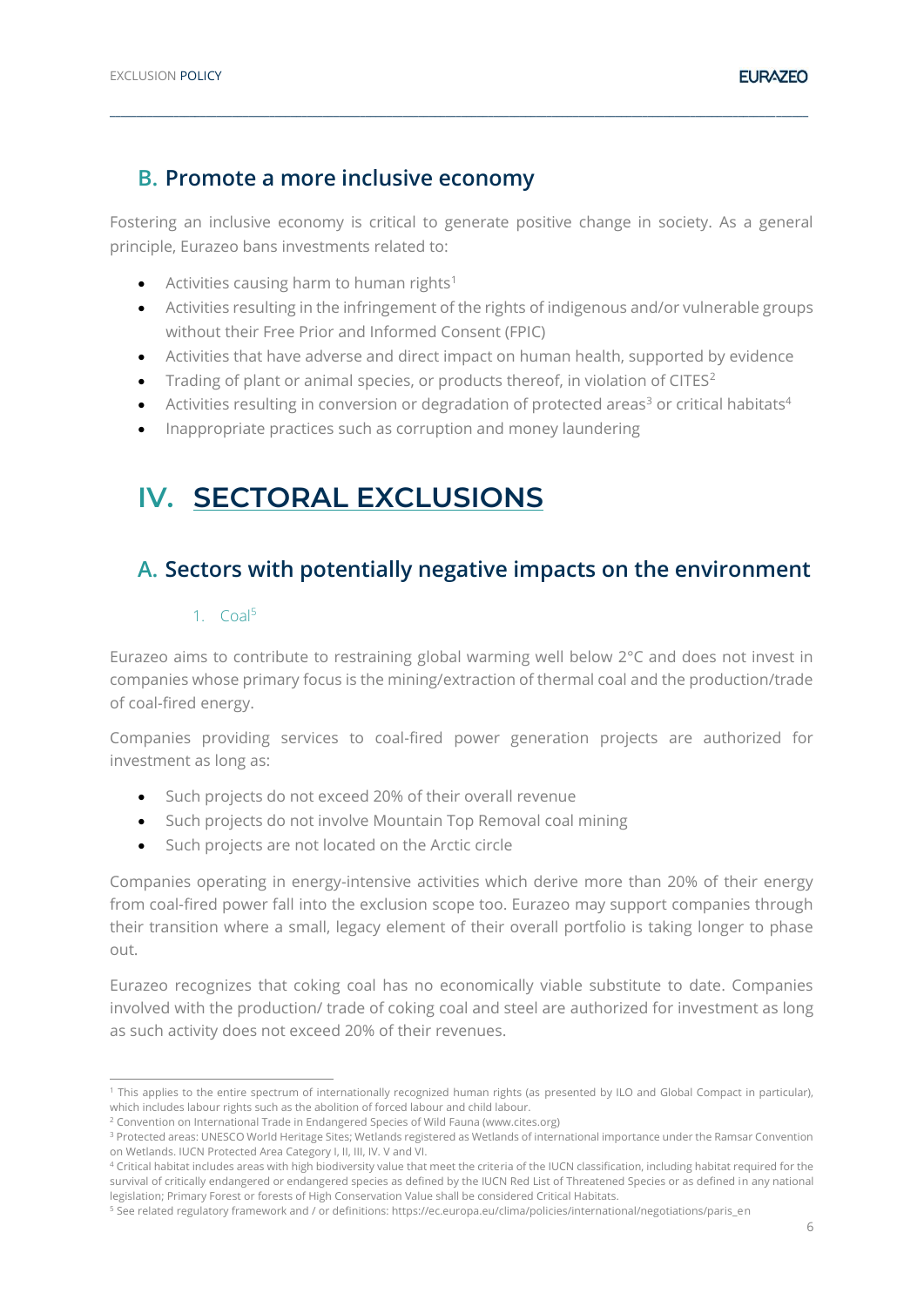|                                                           | <b>Activity banned</b> | <b>Materiality</b><br>threshold<br>(% revenue) | <b>Activity</b><br>authorized                            |
|-----------------------------------------------------------|------------------------|------------------------------------------------|----------------------------------------------------------|
| <b>Coal-fired power generation</b><br>companies           | Production, Trade      | 0%                                             |                                                          |
| <b>Coal-fired power generation</b><br>projects & services | Production, Trade      | 20%                                            | Carbon capture &<br>storage,<br>transition<br>technology |
| <b>Coal extraction &amp; production</b>                   | Production, Trade      | 0%                                             |                                                          |
| <b>Coking coal &amp; steel production</b>                 | Production, Trade      | 20%                                            |                                                          |
| Coal used in energy mix                                   | Procurement, trade     | 20%                                            |                                                          |

**\_\_\_\_\_\_\_\_\_\_\_\_\_\_\_\_\_\_\_\_\_\_\_\_\_\_\_\_\_\_\_\_\_\_\_\_\_\_\_\_\_\_\_\_\_\_\_\_\_\_\_\_\_\_\_\_\_\_\_\_\_\_\_\_\_\_\_\_\_\_\_\_\_\_\_\_\_\_\_\_\_\_\_\_\_\_\_\_\_\_\_\_\_\_\_\_\_\_\_\_\_\_\_\_\_\_\_\_\_\_\_\_\_\_\_\_\_\_\_\_\_\_\_\_\_\_\_\_\_\_\_**

2. Oil<sup>6</sup>

<span id="page-6-0"></span>Eurazeo aims to contribute to restrain global warming well below 2°C and does not invest in companies whose primary focus is the exploration, production, trade, production of components, storage/ transportation of unconventional oil and gas and conventional oil.

Eurazeo recognizes that conventional gas is a fossil energy which can contribute to the overall Paris Agreement objectives as a transition energy source. Therefore, companies involved with conventional gas are authorized for investment provided that they are willing to diversify away over a limited timeframe.

Companies providing services to gas companies are authorized for investment as long as:

- Such services do not involve exploration
- Such projects do not involve tar sands or fracking
- The company is pursuing the diversification of its activity towards renewable sources of energy

The same criteria above apply for companies providing services to oil companies as long as such activities do not exceed 20% of their revenue.

<sup>6</sup> See related regulatory framework and / or definitions: https://ec.europa.eu/clima/policies/international/negotiations/paris\_en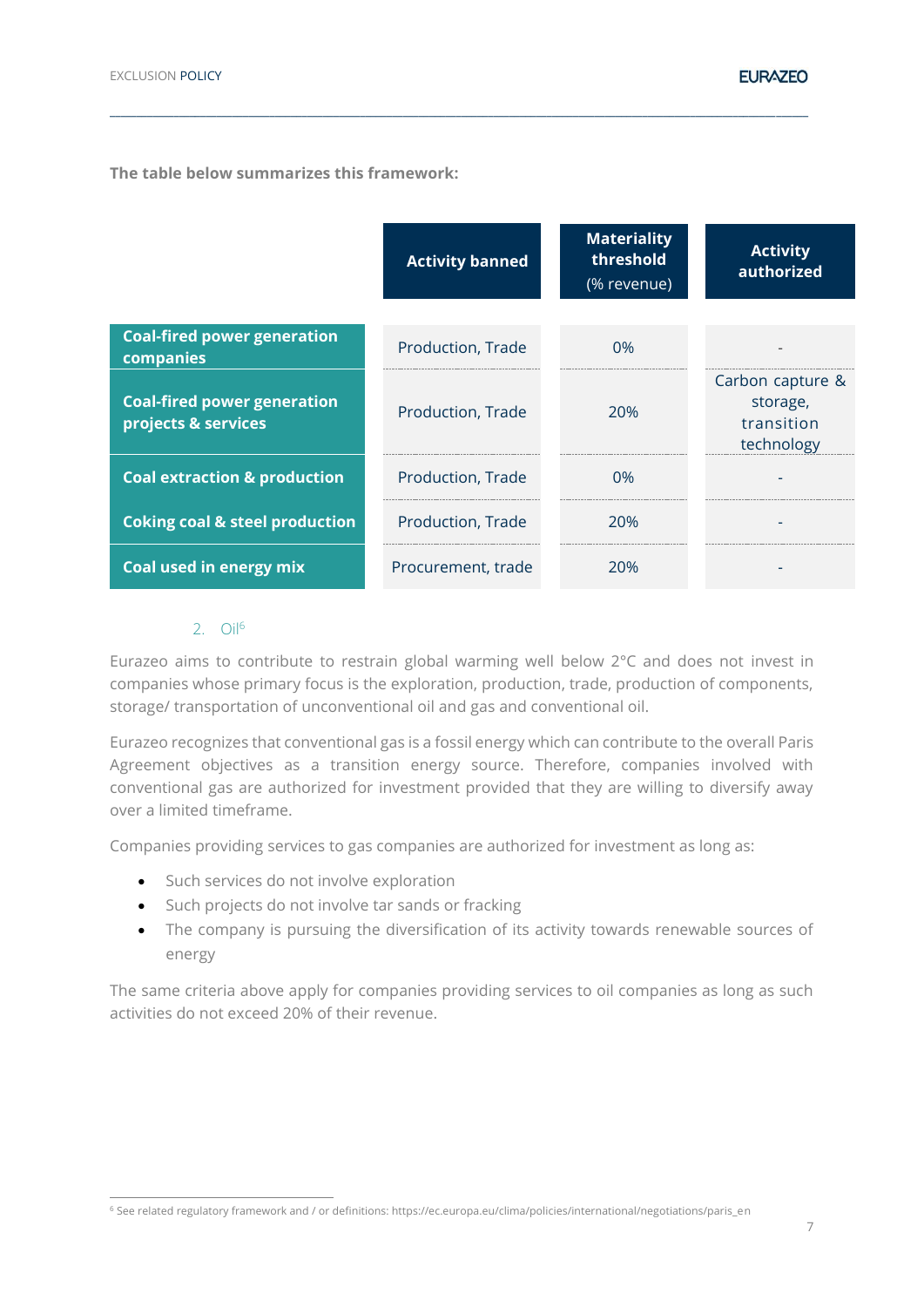|                                                                                                     | <b>Activity banned</b>                                                                           | <b>Materiality</b><br>threshold<br>(% revenue) | <b>Activity</b><br>authorized                            |
|-----------------------------------------------------------------------------------------------------|--------------------------------------------------------------------------------------------------|------------------------------------------------|----------------------------------------------------------|
| <b>Unconventional oil &amp; gas</b><br>(shale gas, shale oil and tar<br>sands) and conventional oil | Exploration,<br>Production, Trade,<br>Production of<br>components,<br>Storage,<br>Transportation | $0\%$                                          |                                                          |
| <b>Conventional oil exploration</b>                                                                 | Exploration                                                                                      | $0\%$                                          |                                                          |
| <b>Conventional oil associated</b><br><b>services</b>                                               | Production,<br>Procurement                                                                       | 20%                                            | Carbon capture &<br>storage,<br>transition<br>technology |

**\_\_\_\_\_\_\_\_\_\_\_\_\_\_\_\_\_\_\_\_\_\_\_\_\_\_\_\_\_\_\_\_\_\_\_\_\_\_\_\_\_\_\_\_\_\_\_\_\_\_\_\_\_\_\_\_\_\_\_\_\_\_\_\_\_\_\_\_\_\_\_\_\_\_\_\_\_\_\_\_\_\_\_\_\_\_\_\_\_\_\_\_\_\_\_\_\_\_\_\_\_\_\_\_\_\_\_\_\_\_\_\_\_\_\_\_\_\_\_\_\_\_\_\_\_\_\_\_\_\_\_**

#### 3. Nuclear energy

<span id="page-7-0"></span>Eurazeo aims to contribute to restraining global warming well below 2°C and recognizes that nuclear energy and its low GHG emissions can contribute to the overall Paris Agreement objectives as a transition source of energy. However, such activity comes with negative externalities, in particular nuclear waste management and nuclear radiation risk.

Nuclear power generation projects and companies providing services to nuclear power plants are authorized for investment as long as:

- Nuclear power plants do not exceed 20% of their revenue or the company commits to reduce this activity down to 20% within an agreed timeframe
- The company is pursuing the diversification of its activity towards renewable sources of energy
- Without limitation if their activity focuses on nuclear waste management

|                                 | <b>Activity banned</b>                                                    | <b>Materiality</b><br>threshold<br>(% revenue) | <b>Activity</b><br>authorized |
|---------------------------------|---------------------------------------------------------------------------|------------------------------------------------|-------------------------------|
| <b>Nuclear power generation</b> | Production,<br>Production of<br>components,<br>Storage,<br>Transportation | 20%                                            | -                             |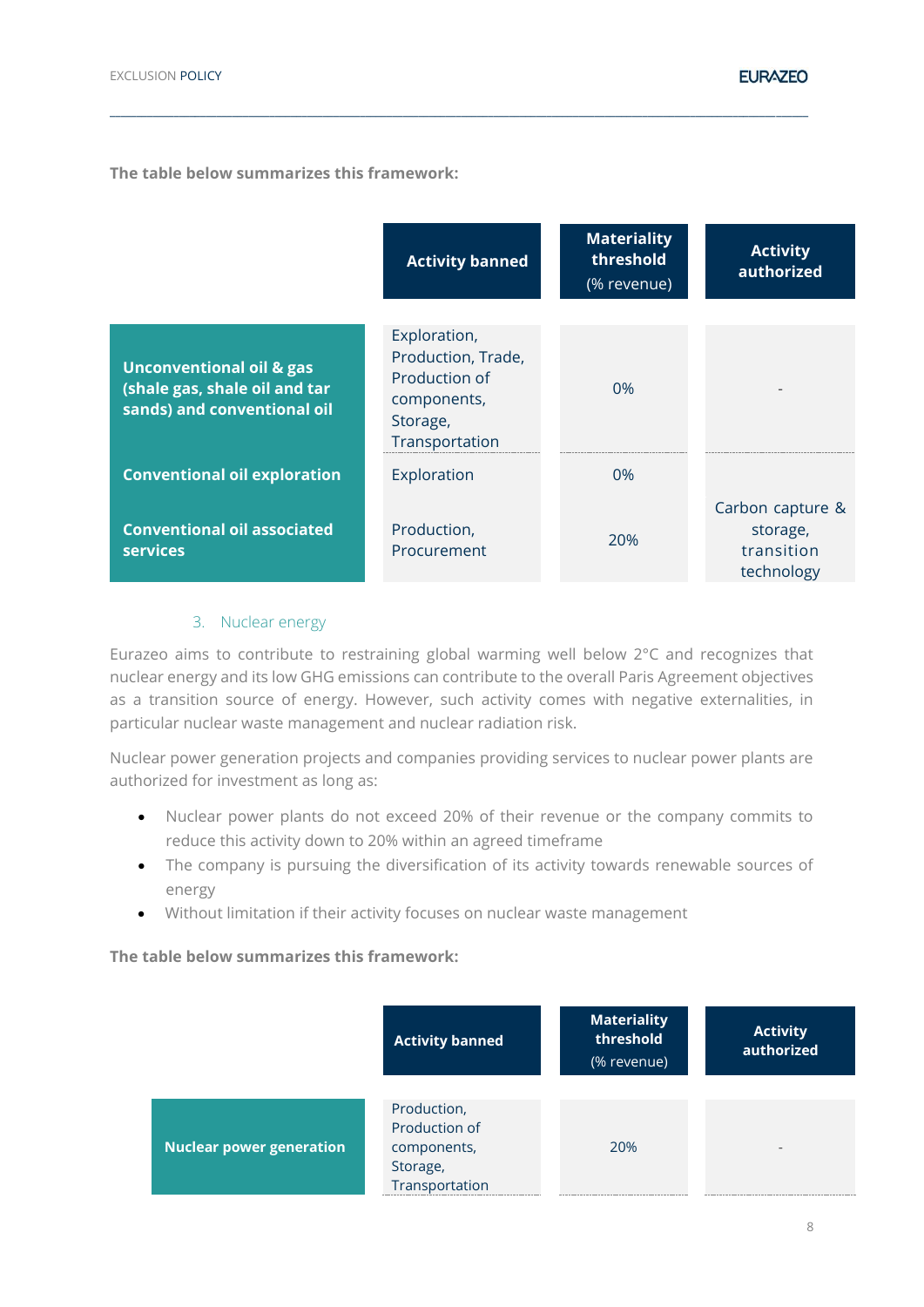

#### 4. Pesticides<sup>7</sup>

<span id="page-8-0"></span>Eurazeo does not wish to be involved in activities that have proven negative effects on both people's physical and mental health and biodiversity, as is the case with chemical pesticides.

Eurazeo recognizes that some chemical pesticides have no economically viable substitute to date. Companies involved with the production and trade of chemical pesticides are authorized for investment as long as such activity does not exceed 20% of their revenue. Companies involved with biocontrol technologies are authorized for investment.

#### **The table below summarizes this framework:**



#### 5. Palm oil<sup>8</sup>

<span id="page-8-1"></span>Eurazeo recognizes that the agri-commodities sector in general and palm oil in particular pose sustainability risks such as:

- Deforestation: Agriculture may involve clear-cutting of forest. Deforestation is of concern as forests are a prerequisite for biodiversity. Forests also serve as carbon sinks and therefore play an important role in climate change mitigation.
- Peatland degradation: Peatlands may be drained for agricultural purposes. This causes degradation and the emission of methane into the atmosphere contributing to climate change. Besides, drainage increases the risk of fire and flooding.
- Land issues: Large-scale land acquisitions for the purpose of plantations for agriculture may lead to land disputes with local communities.
- Working conditions: Working conditions in the agri sector may be hazardous, for example because of lack of protection and the use of chemicals and pesticides. Child labour may also be an issue.
- Water & soil pollution: The use of pesticides, herbicides and chemicals in agriculture may result in pollution of water and soil.

<sup>7</sup> See related regulatory framework and / or definitions: http://www.fao.org/3/a-i5008e.pdf ; https://www.francechimie.fr/ responsible-care <sup>8</sup> See related regulatory framework and / or definitions: https://rspo.org/ ; https://rsis.ramsar.org/ ; http://whc.unesco.org/en/list ; http://highcarbonstock.org/the-high-carbon-stock-approach/ ; http://www.responsiblesoy.org/?lang=en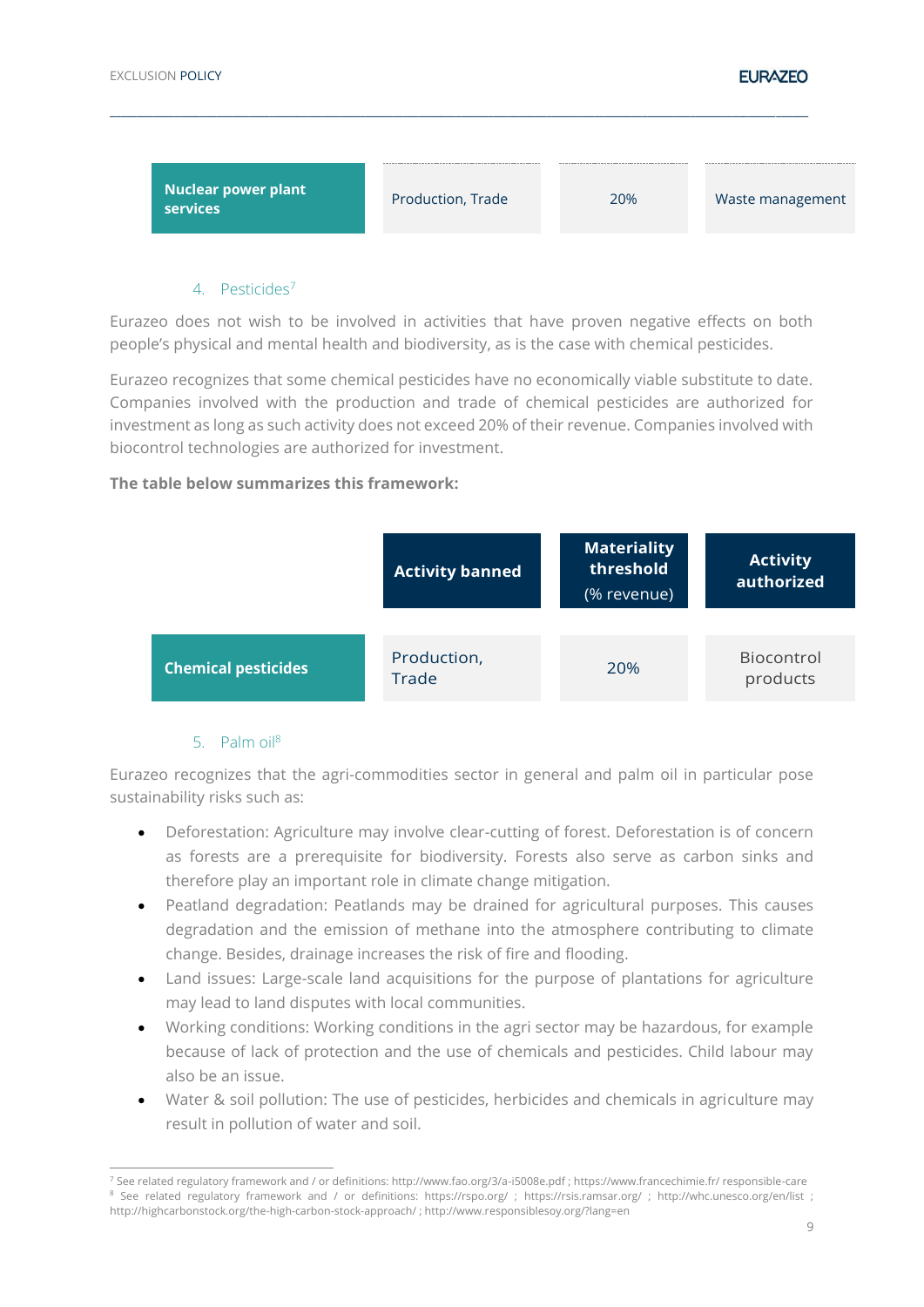However, Eurazeo recognizes that banning and substituting palm oil with other agri-commodities in full might result in even greater sustainability risks. Consequently, palm oil related companies are authorized for investment as long as:

**\_\_\_\_\_\_\_\_\_\_\_\_\_\_\_\_\_\_\_\_\_\_\_\_\_\_\_\_\_\_\_\_\_\_\_\_\_\_\_\_\_\_\_\_\_\_\_\_\_\_\_\_\_\_\_\_\_\_\_\_\_\_\_\_\_\_\_\_\_\_\_\_\_\_\_\_\_\_\_\_\_\_\_\_\_\_\_\_\_\_\_\_\_\_\_\_\_\_\_\_\_\_\_\_\_\_\_\_\_\_\_\_\_\_\_\_\_\_\_\_\_\_\_\_\_\_\_\_\_\_\_**

- The company meets the sectoral best practices for a sustainable palm oil
- The company is diversifying away to use sustainable alternatives

Companies involved with palm oil that does not meet yet the sectoral best practices are authorized for investment as long as:

- They commit to the requirements listed above
- Palm oil does not exceed 20% of their revenue

#### **The table below summarizes this framework:**

|                                              | <b>Activity banned</b>               | <b>Materiality</b><br>threshold<br>(% revenue) | <b>Activity</b><br>authorized |
|----------------------------------------------|--------------------------------------|------------------------------------------------|-------------------------------|
| Crude palm oil<br>(plantations and/or mills) | Production,<br>Trade,<br>Procurement | 0%                                             |                               |
| Palm oil                                     | Production,<br>Trade,<br>Procurement | 20%                                            |                               |

#### 6. Fisheries<sup>9</sup>

<span id="page-9-0"></span>Eurazeo is committed to preserving biodiversity as well as the 'does not harm' principle, which applies to animal welfare. Eurazeo recognizes that some practices in industrial fisheries may result in adverse impact on marine life including fish, plants, corals and other organisms that play a major role in the planet's temperature regulation and carbon sequestration. Eurazeo does not invest in companies primarily engaged in fisheries based on such all-encompassing practices as bottom trawling, longlining, dynamiting or poisoning.

Eurazeo may invest in companies which products or services may be accessory to the fishing practices described above. Consequently, Eurazeo may invest in those companies as long as such products or services do not exceed 20% of their revenue and with a commitment to exit those products or services.

<sup>9</sup> See related regulatory framework and / or definitions: http://www.fao.org/3/v9878e/V9878E.pdf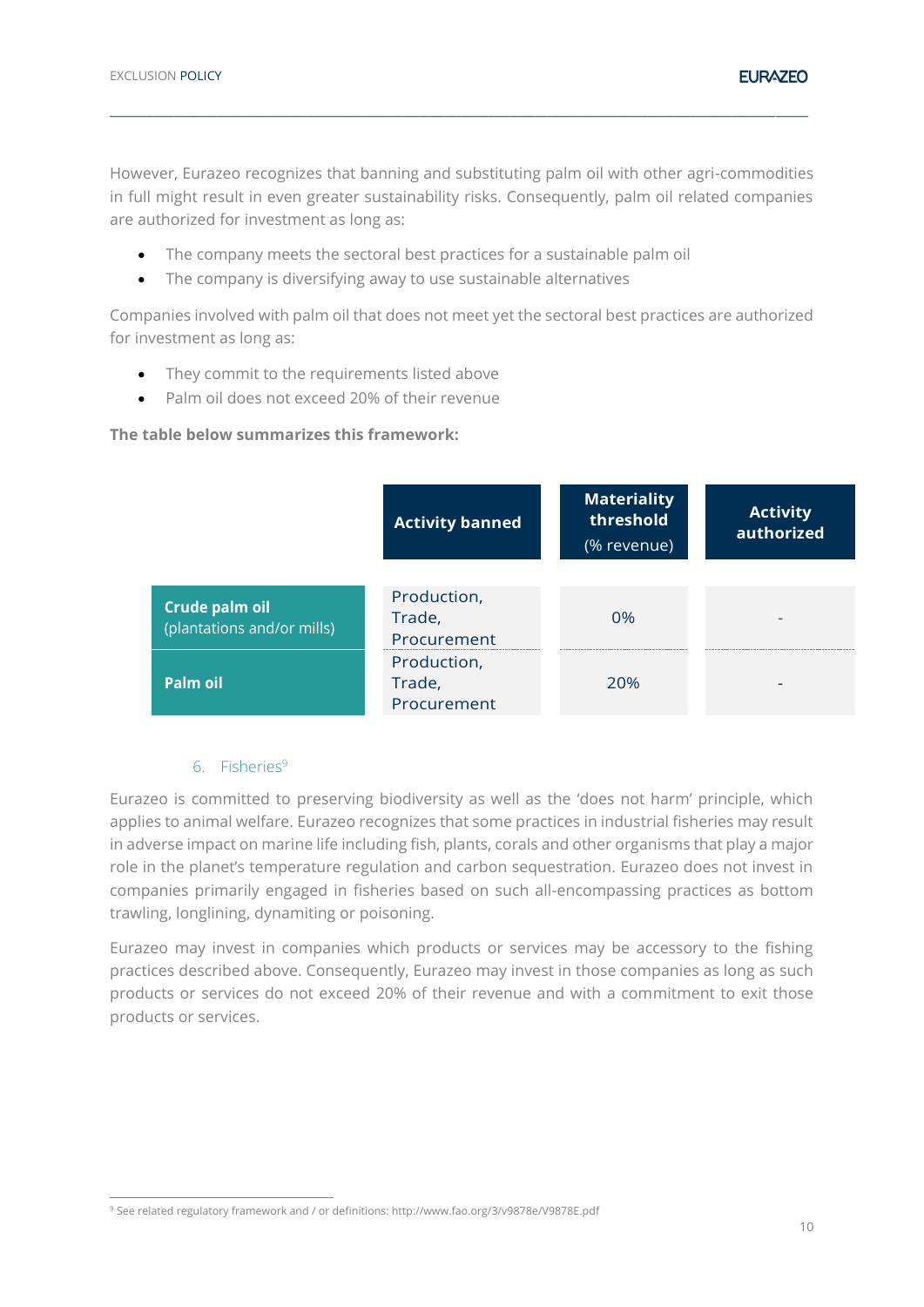|                                                                                                   | <b>Activity banned</b> | <b>Materiality</b><br>threshold<br>(% revenue) | <b>Activity</b><br>authorized |
|---------------------------------------------------------------------------------------------------|------------------------|------------------------------------------------|-------------------------------|
| <b>Bottom trawling, longlining,</b><br>dynamiting, poisoning                                      | Production,<br>Trade   | 0%                                             |                               |
| <b>Products or services accessory to</b><br>bottom trawling, longlining,<br>dynamiting, poisoning | Production,<br>Trade   | 20%                                            | -                             |

**\_\_\_\_\_\_\_\_\_\_\_\_\_\_\_\_\_\_\_\_\_\_\_\_\_\_\_\_\_\_\_\_\_\_\_\_\_\_\_\_\_\_\_\_\_\_\_\_\_\_\_\_\_\_\_\_\_\_\_\_\_\_\_\_\_\_\_\_\_\_\_\_\_\_\_\_\_\_\_\_\_\_\_\_\_\_\_\_\_\_\_\_\_\_\_\_\_\_\_\_\_\_\_\_\_\_\_\_\_\_\_\_\_\_\_\_\_\_\_\_\_\_\_\_\_\_\_\_\_\_\_**

#### 7. Animal testing

<span id="page-10-0"></span>Eurazeo is committed to the 'does not harm' principle which applies to animal welfare. Eurazeo recognizes the right of animals to be free from hunger and thirst, free from discomfort, free from pain, injury or disease, free to express their normal behaviour and free from fear and distress (also known as the Five Animal Freedoms)<sup>10</sup>. Hence, Eurazeo will not invest in animal testing.

However, Eurazeo does wish to be able to support medical research. Consequently, Eurazeo may invest in companies producing, buying or selling medical supplies and other product categories where animal testing is a necessity, as long as such activities does not exceed 20% of their revenue.

#### **The table below summarizes this framework:**



#### 8. Fur<sup>11</sup>

<span id="page-10-1"></span>Eurazeo is committed to the 'does not harm' principle which applies to animal welfare. Eurazeo recognizes the right of animals to be free from hunger and thirst, free from discomfort, free from pain, injury or disease, free to express their normal behavior and free from fear and distress (also known as the Five Animal Freedoms). Eurazeo does not invest in the fur industry, whether fur farming or manufacturing.

<sup>10</sup> See related regulatory framework and / or definitions: https://ec.europa.eu/food/animals/animal-welfare\_en

<sup>11</sup> See related regulatory framework and / or definitions: https://ec.europa.eu/food/animals/animal-welfare\_en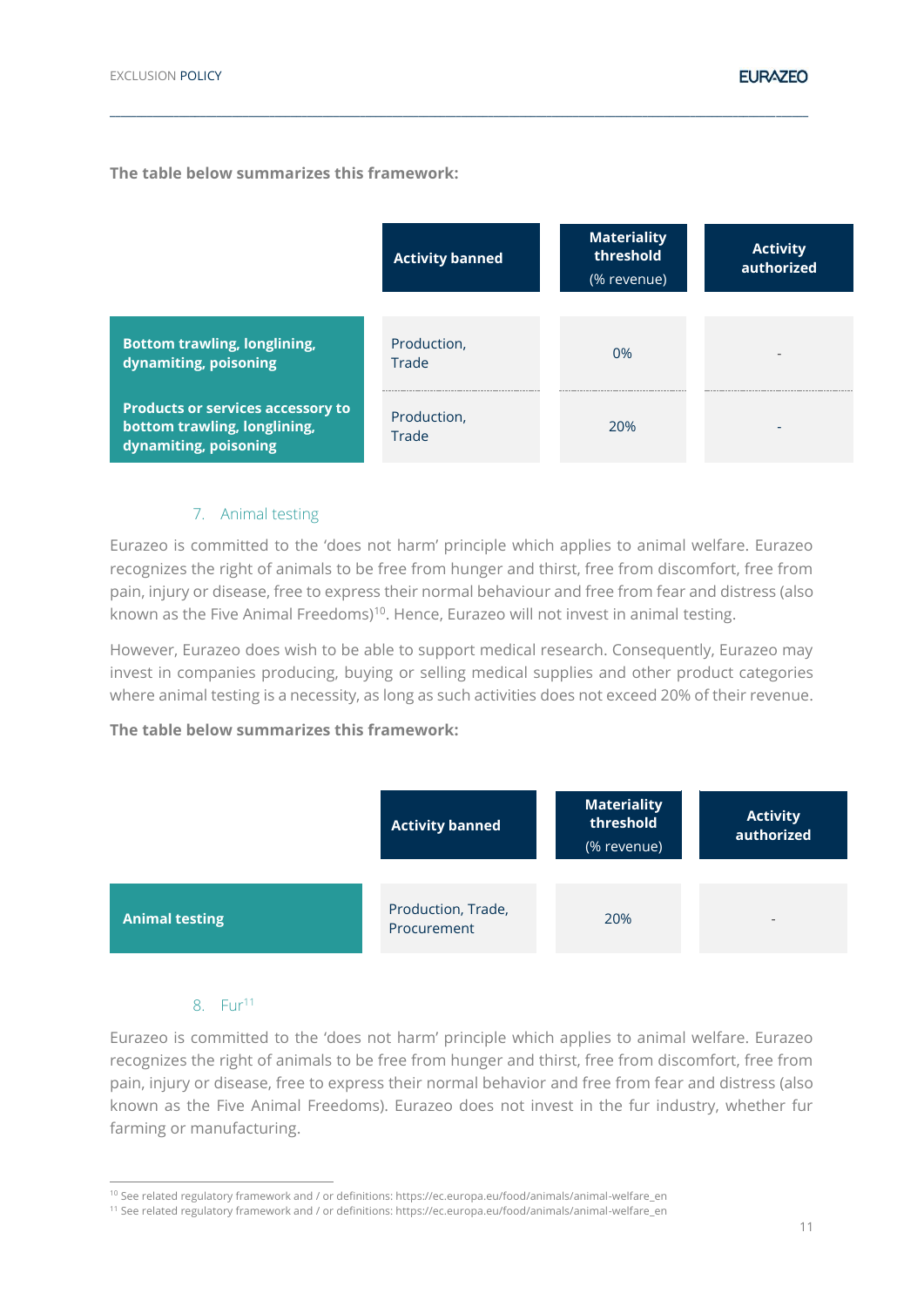However, Eurazeo does wish to be able to support diversified companies in the apparel industry. Consequently, Eurazeo may invest in companies producing, buying or selling clothes with fur as long as such clothes do not exceed 20% of their revenue.

**\_\_\_\_\_\_\_\_\_\_\_\_\_\_\_\_\_\_\_\_\_\_\_\_\_\_\_\_\_\_\_\_\_\_\_\_\_\_\_\_\_\_\_\_\_\_\_\_\_\_\_\_\_\_\_\_\_\_\_\_\_\_\_\_\_\_\_\_\_\_\_\_\_\_\_\_\_\_\_\_\_\_\_\_\_\_\_\_\_\_\_\_\_\_\_\_\_\_\_\_\_\_\_\_\_\_\_\_\_\_\_\_\_\_\_\_\_\_\_\_\_\_\_\_\_\_\_\_\_\_\_**

#### **The table below summarizes this framework:**

|                          | <b>Activity banned</b>            | <b>Materiality</b><br>threshold<br>(% revenue) | <b>Activity</b><br>authorized |
|--------------------------|-----------------------------------|------------------------------------------------|-------------------------------|
|                          |                                   |                                                |                               |
| <b>Fur farming</b>       | Production,<br>Trade, Procurement | 0%                                             | -                             |
| <b>Fur manufacturing</b> | Production,<br>Trade, Procurement | 0%                                             | $\overline{\phantom{a}}$      |
| <b>Fur apparel</b>       | Production,<br>Trade, Procurement | 20%                                            |                               |

# <span id="page-11-0"></span>**B. Sectors with potentially negative impacts on human health or society**

#### 1. Weapons<sup>12</sup>

<span id="page-11-1"></span>Eurazeo is committed to the 'does not harm' principle which applies to the defence industry and acknowledges that the weapons industry poses sustainability risks, such as:

- **Human rights violations**: weapons or dual use goods and technologies that may contribute to human rights violations in the hands of oppressive regimes
- **Proliferation of controversial weapons**: components or techniques may be used in the manufacturing process of controversial weapons
- **Corruption**: trade of weapons in fragile states may be associated with corruption

Eurazeo will **not invest in companies engaged in both conventional and controversial weapons** including small arms and light weapons and goods which have no practical use other than for the purpose of "capital punishment, torture or other cruel, inhuman or degrading treatment or punishment".

<sup>&</sup>lt;sup>12</sup> See related regulatory framework and / or definitions: Ottawa convention; Oslo convention on cluster munitions; Fissile Materials Cut-off Treaty (FMCT); Biological and Toxin Weapons Convention (BTWC); Convention on Certain Conventional Weapons; EU Council Regulation No 1236/2005; Common Military List of the European Union; EU report on 'Human rights and technology: the impact of intrusion and surveillance systems on human rights in third countries' (2014/2232(INI))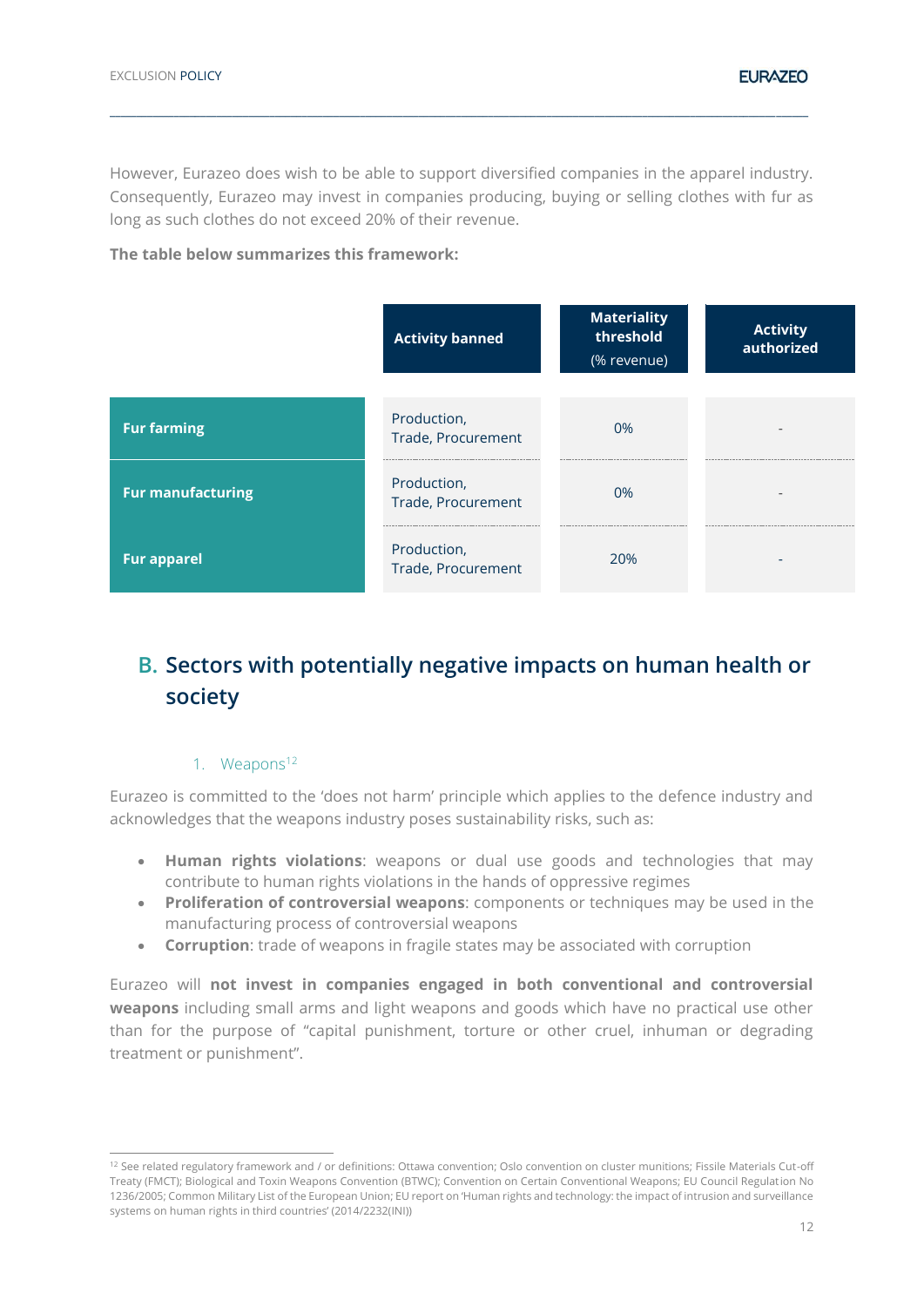Eurazeo recognizes that some equipment, services and software with dual use may be needed for self-defence or civilian use. Companies involved in such activities are authorized for investment as long as they do not exceed 20% of their revenue.

**\_\_\_\_\_\_\_\_\_\_\_\_\_\_\_\_\_\_\_\_\_\_\_\_\_\_\_\_\_\_\_\_\_\_\_\_\_\_\_\_\_\_\_\_\_\_\_\_\_\_\_\_\_\_\_\_\_\_\_\_\_\_\_\_\_\_\_\_\_\_\_\_\_\_\_\_\_\_\_\_\_\_\_\_\_\_\_\_\_\_\_\_\_\_\_\_\_\_\_\_\_\_\_\_\_\_\_\_\_\_\_\_\_\_\_\_\_\_\_\_\_\_\_\_\_\_\_\_\_\_\_**

|                                                                                                                                                                                  | <b>Activity banned</b>                                                                     | <b>Materiality</b><br>threshold<br>(% revenue) | <b>Activity</b><br>authorized |
|----------------------------------------------------------------------------------------------------------------------------------------------------------------------------------|--------------------------------------------------------------------------------------------|------------------------------------------------|-------------------------------|
| <b>Antipersonnel landmines</b>                                                                                                                                                   | Production, Trade,<br>Procurement, Production of<br>components, Storage/<br>Transportation | 0%                                             |                               |
| <b>Cluster munitions</b>                                                                                                                                                         | Production, Trade,<br>Procurement, Production of<br>components, Storage/<br>Transportation | 0%                                             |                               |
| <b>Nuclear weapons</b>                                                                                                                                                           | Production, Trade,<br>Procurement, Production of<br>components, Storage/<br>Transportation | 0%                                             |                               |
| <b>Biological weapons</b>                                                                                                                                                        | Production, Trade,<br>Procurement, Production of<br>components, Storage/<br>Transportation | 0%                                             |                               |
| <b>Conventional weapons deemed</b><br>excessively injurious or have<br>indiscriminate effects                                                                                    | Production, Trade,<br>Procurement, Production of<br>components, Storage/<br>Transportation | 0%                                             |                               |
| <b>Goods which have no practical</b><br>use other than for the purpose of<br>"capital punishment, torture or<br>other cruel, inhuman or<br>degrading treatment or<br>punishment" | Production, Trade,<br>Procurement, Production of<br>components, Storage/<br>Transportation | 0%                                             |                               |
| <b>Small Arms and Light Weapons</b>                                                                                                                                              | Production, Trade,<br>Procurement, Production of<br>components, Storage/<br>Transportation | 0%                                             |                               |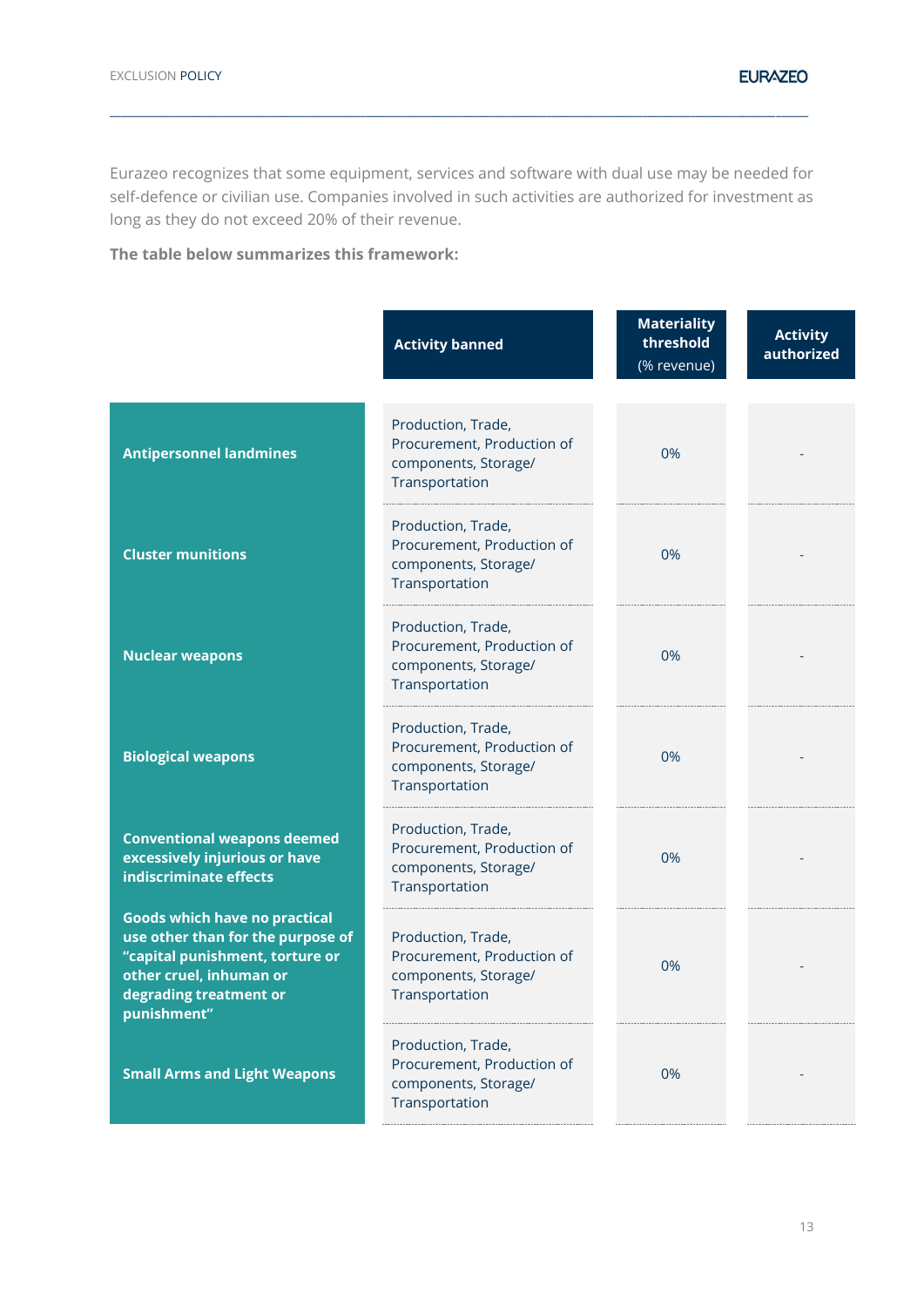| <b>Military equipment</b>                                                                                                                                                     | Production, Trade,<br>Procurement, Production of<br>components, Storage/<br>Transportation | 20% | $\qquad \qquad$          |
|-------------------------------------------------------------------------------------------------------------------------------------------------------------------------------|--------------------------------------------------------------------------------------------|-----|--------------------------|
| Services, software, or equipment<br>destined for use in the<br>surveillance of citizens' private<br>communications through<br>internet or other means of<br>telecommunication | Production, Trade,<br>Procurement, Production of<br>components, Storage/<br>Transportation | 20% | $\overline{\phantom{a}}$ |

**\_\_\_\_\_\_\_\_\_\_\_\_\_\_\_\_\_\_\_\_\_\_\_\_\_\_\_\_\_\_\_\_\_\_\_\_\_\_\_\_\_\_\_\_\_\_\_\_\_\_\_\_\_\_\_\_\_\_\_\_\_\_\_\_\_\_\_\_\_\_\_\_\_\_\_\_\_\_\_\_\_\_\_\_\_\_\_\_\_\_\_\_\_\_\_\_\_\_\_\_\_\_\_\_\_\_\_\_\_\_\_\_\_\_\_\_\_\_\_\_\_\_\_\_\_\_\_\_\_\_\_**

#### 2. Narcotics<sup>13</sup>

<span id="page-13-0"></span>Eurazeo does not wish to be involved in activities that have both proven negative effects on people's physical and mental health and addiction capacity.

Eurazeo will not invest in companies whose focus is the production, trade, procurement, production of substances, storage/ transportation of narcotic drugs and psychotropic substances. The legality of some substances may vary by country, as is the case for cannabis. Eurazeo will not invest in companies engaged with cannabis unless it is used for medical purpose.

#### **The table below summarizes this framework:**

|                               | <b>Activity banned</b>                                            | <b>Materiality</b><br>threshold<br>(% revenue) | <b>Activity</b><br>authorized      |
|-------------------------------|-------------------------------------------------------------------|------------------------------------------------|------------------------------------|
| <b>Illicit narcotic drugs</b> | Production,<br>Trade, Procurement,<br>Production of<br>components | 0%                                             | $\overline{\phantom{a}}$           |
| <b>Cannabis</b>               | Production,<br>Trade                                              | 0%                                             | For medical<br>purpose (regulated) |

#### 3. Tobacco<sup>14</sup>

<span id="page-13-1"></span>Eurazeo does not wish to be involved in activities that have both proven negative effects on people's physical and mental health and addiction capacity, though legal.

Eurazeo does not invest in the cigarette industry, specifically manufacturers and wholesale traders of cigarettes, tobacco, e-cigarettes and associated smoking products. Eurazeo does not invest in tobacco leaf growing companies unless such growers sell their production for medical purpose.

<sup>13</sup> See related regulatory framework and / or definitions: http://www.unodc.org/pdf/convention\_1988\_ en.pdf; https://www.unodc. org/pdf/convention\_1961\_en.pdf

<sup>14</sup> See related regulatory framework and / or definitions: https://www.who.int/fctc/text\_download/en/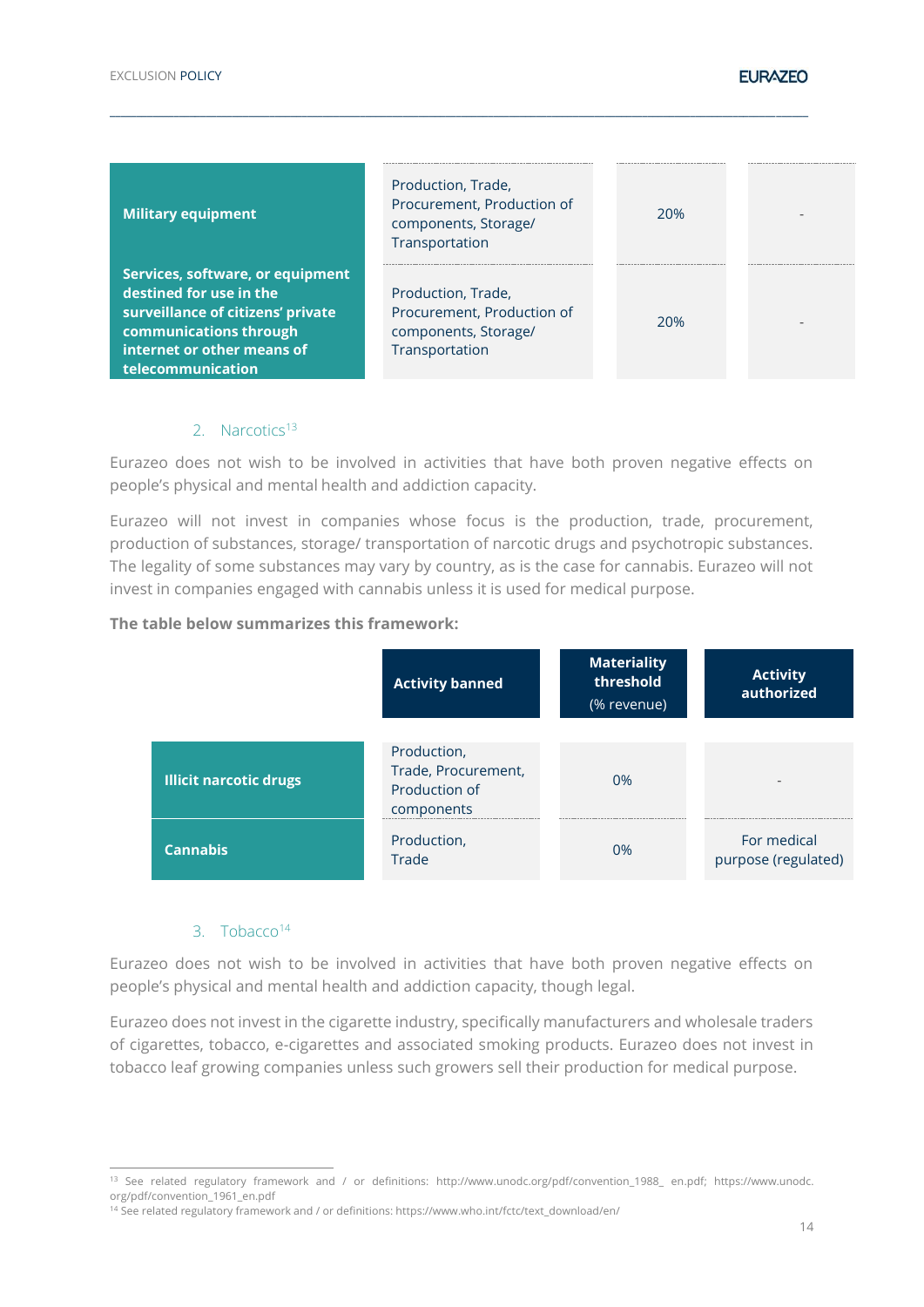|                                 | <b>Activity banned</b>                                          | <b>Materiality</b><br>threshold<br>(% revenue) | <b>Activity</b><br>authorized      |
|---------------------------------|-----------------------------------------------------------------|------------------------------------------------|------------------------------------|
| <b>Tobacco &amp; cigarettes</b> | Production,<br>Trade, Production of                             | 0%                                             |                                    |
| e-cigarettes                    | components<br>Production,<br>Trade, Production of<br>components | 0%                                             |                                    |
| <b>Tobacco leaves</b>           | Production,<br>Trade                                            | $0\%$                                          | For medical<br>purpose (regulated) |

**\_\_\_\_\_\_\_\_\_\_\_\_\_\_\_\_\_\_\_\_\_\_\_\_\_\_\_\_\_\_\_\_\_\_\_\_\_\_\_\_\_\_\_\_\_\_\_\_\_\_\_\_\_\_\_\_\_\_\_\_\_\_\_\_\_\_\_\_\_\_\_\_\_\_\_\_\_\_\_\_\_\_\_\_\_\_\_\_\_\_\_\_\_\_\_\_\_\_\_\_\_\_\_\_\_\_\_\_\_\_\_\_\_\_\_\_\_\_\_\_\_\_\_\_\_\_\_\_\_\_\_**

#### 4. Alcohol<sup>15</sup>

<span id="page-14-0"></span>Eurazeo does not wish to be involved in activities that have both proven negative effects on people's physical and mental health and addiction capacity, though legal.

However, Eurazeo does wish to be able to support diversified companies in the hospitality, beverage and agricultural industries.

Consequently, Eurazeo may invest in hospitality companies serving alcoholic beverages, as long as the revenue related to such activity does not exceed 20% of the total revenue of the company. Eurazeo may invest in companies farming plants and grains for the beverage industry or in beverage producers and distributors as long as their activity is either restricted to soft alcoholic beverages<sup>16</sup> or do not exceed 20% of their total revenue.

|                                        | <b>Activity banned</b>                                            | <b>Materiality</b><br>threshold<br>(% revenue) | <b>Activity</b><br>authorized |
|----------------------------------------|-------------------------------------------------------------------|------------------------------------------------|-------------------------------|
|                                        |                                                                   |                                                |                               |
| <b>Farming for alcoholic beverages</b> | Production,<br>Trade, Procurement,<br>Production of<br>components | 20%                                            | Soft alcoholic<br>beverages   |
| <b>Alcoholic beverages</b>             | Production,<br>Trade, Procurement,<br>Production of<br>components | 20%                                            | Soft alcoholic<br>beverages   |

<sup>15</sup> See related regulatory framework and / or definitions: https://www.who.int/health-topics/alcohol#tab=tab\_1

<sup>&</sup>lt;sup>16</sup> Soft alcoholic beverage relates to cat 3 of French Public Health Code Article L 3321 1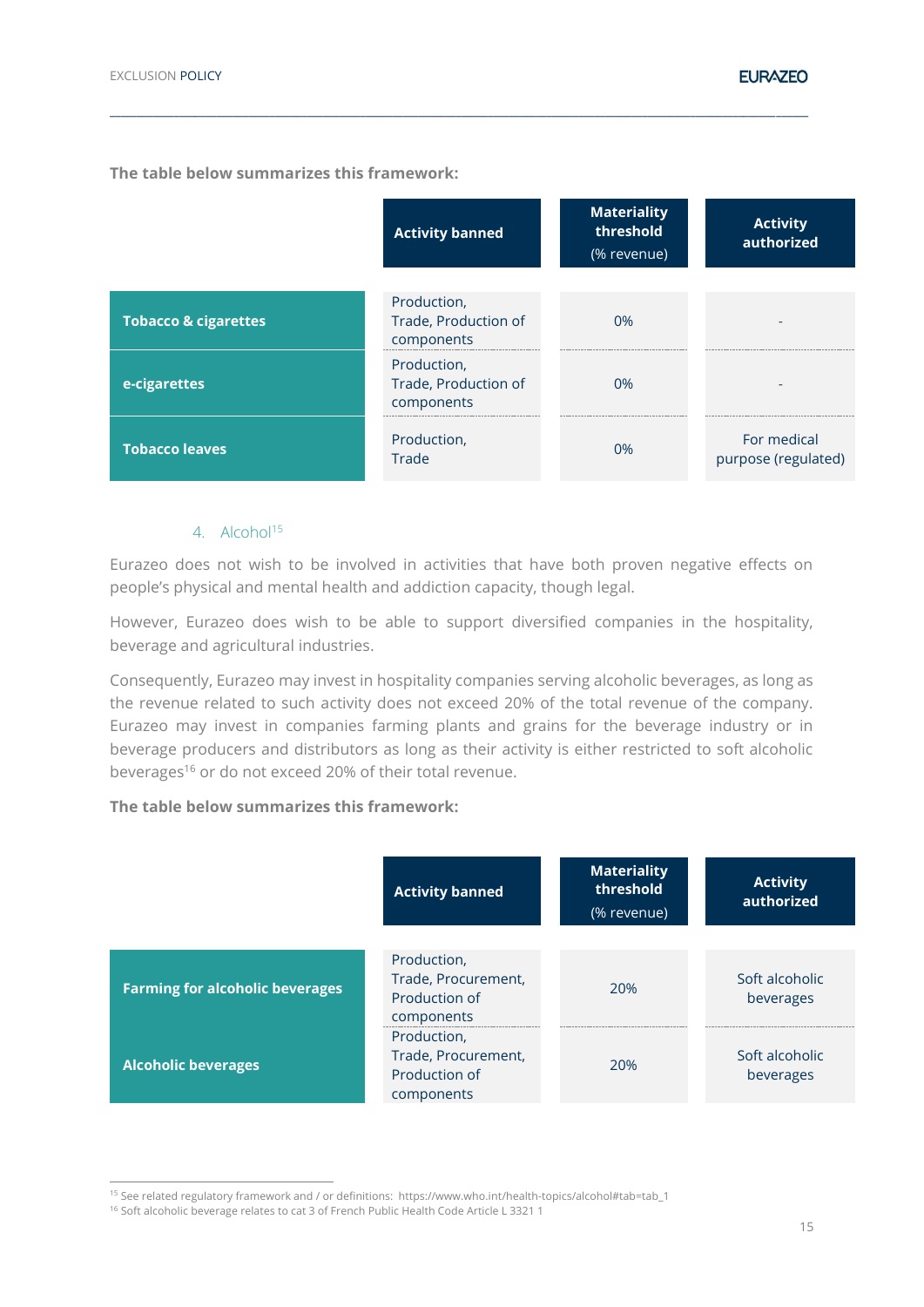#### 5. Genetically Modified Organisms (GMOs)<sup>17</sup>

<span id="page-15-0"></span>Eurazeo is committed to the 'does not harm' principle and does not wish to be involved in activities that may have negative effects on both people's health and biodiversity.

**\_\_\_\_\_\_\_\_\_\_\_\_\_\_\_\_\_\_\_\_\_\_\_\_\_\_\_\_\_\_\_\_\_\_\_\_\_\_\_\_\_\_\_\_\_\_\_\_\_\_\_\_\_\_\_\_\_\_\_\_\_\_\_\_\_\_\_\_\_\_\_\_\_\_\_\_\_\_\_\_\_\_\_\_\_\_\_\_\_\_\_\_\_\_\_\_\_\_\_\_\_\_\_\_\_\_\_\_\_\_\_\_\_\_\_\_\_\_\_\_\_\_\_\_\_\_\_\_\_\_\_**

Eurazeo recognizes that life science research and biotechnologies bear significant potential for innovation and life welfare. However, such innovation may also result in significant adverse impact on the very same life welfare. Based on the precautionary principle, Eurazeo does not invest in companies that derive more than 20% of their revenue from the production, trade and production of components associated with GMOs.

#### **The table below summarizes this framework:**



#### 6. Medical activities

<span id="page-15-1"></span>Eurazeo supports scientific and technological progress to promote public health. However, some medical activities may have negative impacts on people's health or pose ethical questions.

Eurazeo does not invest in human cloning or human genome editing, gestational surrogacy, postmortem medically assisted procreation or euthanasia and assisted suicide.

Based on the precautionary principle, Eurazeo does not invest in companies that derive more than 20% of their total revenue from the production and trade of over-the-counter medicines.

Eurazeo may invest in research on human stem-cells, human genetic screening, algorithmic processing for preventive, diagnostic or therapeutic procedures, in line with the French bio-ethics regulation.

#### **The table below summarizes this framework:**



<sup>17</sup> See related regulatory framework and / or definitions: http://www.fao.org/fao-who-codexalimentarius/en/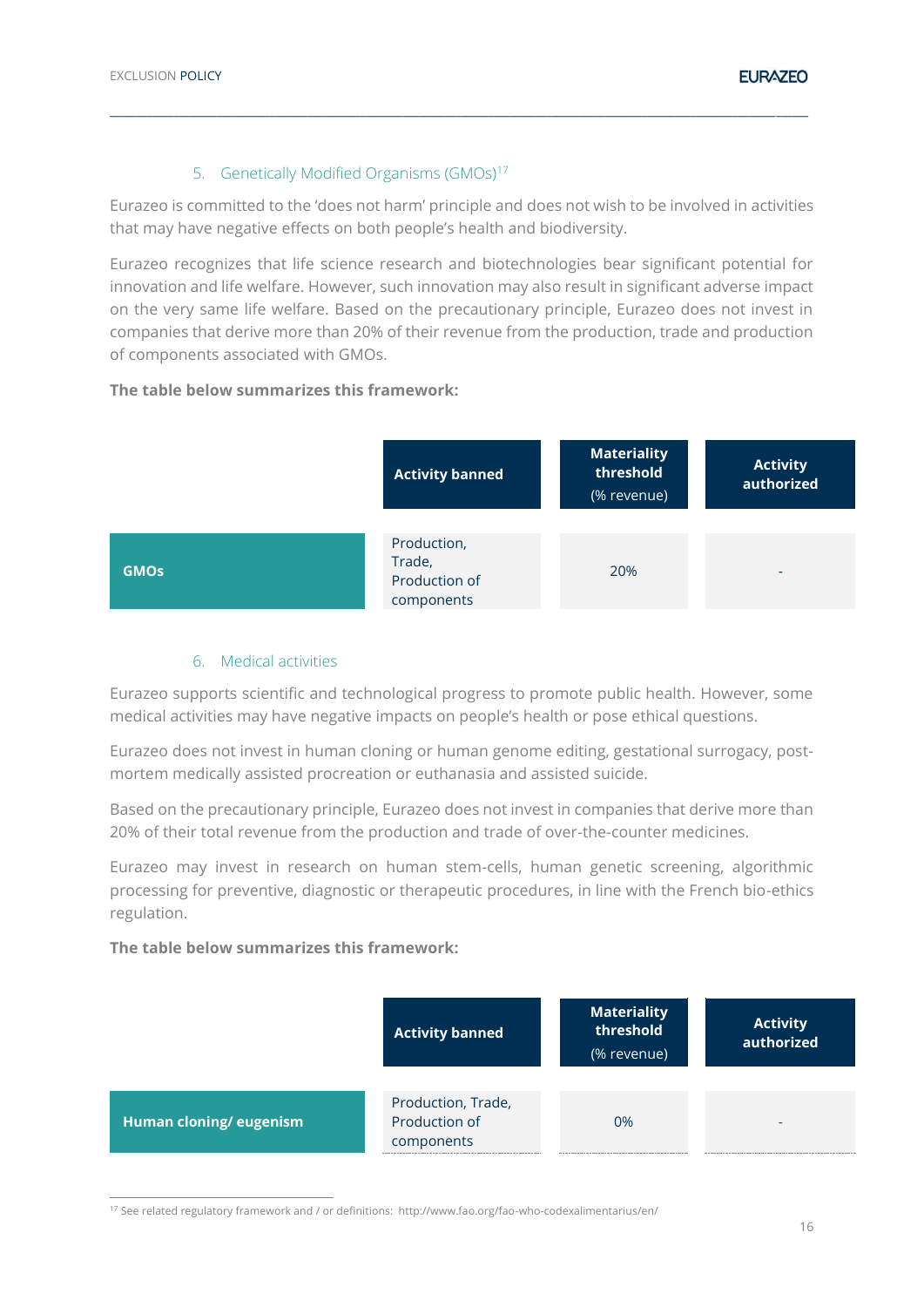| <b>Human genome editing</b>                          | Production, Trade,<br>Production of<br>components | 0%    |  |
|------------------------------------------------------|---------------------------------------------------|-------|--|
| <b>Gestational surrogacy</b>                         | Production, Trade,<br>Production of<br>components | 0%    |  |
| <b>Post-mortem medically assisted</b><br>procreation | Production, Trade,<br>Production of<br>components | $0\%$ |  |
| <b>Euthanasia and assisted suicide</b>               | Production, Trade,<br>Production of<br>components | 0%    |  |
| <b>Over-the-counter medicines</b>                    | Production,<br>Trade                              | 20%   |  |

**\_\_\_\_\_\_\_\_\_\_\_\_\_\_\_\_\_\_\_\_\_\_\_\_\_\_\_\_\_\_\_\_\_\_\_\_\_\_\_\_\_\_\_\_\_\_\_\_\_\_\_\_\_\_\_\_\_\_\_\_\_\_\_\_\_\_\_\_\_\_\_\_\_\_\_\_\_\_\_\_\_\_\_\_\_\_\_\_\_\_\_\_\_\_\_\_\_\_\_\_\_\_\_\_\_\_\_\_\_\_\_\_\_\_\_\_\_\_\_\_\_\_\_\_\_\_\_\_\_\_\_**

#### 7. Gambling<sup>18</sup>

<span id="page-16-0"></span>Eurazeo does not wish to be involved in activities that have both proven negative effects on people's mental health and addiction capacity, though legal.

Eurazeo will not invest in the gambling activity, be it online or offline. Eurazeo may invest in hotel groups where casino activity is hosted, as long as such activity does not exceed 20% of their revenue.

|                                             | <b>Activity banned</b> | <b>Materiality</b><br>threshold<br>(% revenue) | <b>Activity</b><br>authorized |
|---------------------------------------------|------------------------|------------------------------------------------|-------------------------------|
|                                             |                        |                                                |                               |
| e-Gambling                                  | Production,<br>Trade   | $0\%$                                          | $\overline{\phantom{a}}$      |
| <b>Casinos</b>                              | Production,<br>Trade   | 0%                                             | $\qquad \qquad$               |
| <b>Hotel groups with casino</b><br>activity | Trade                  | 20%                                            | ۰                             |

<sup>18</sup> See related regulatory framework and / or definitions: https://iagr.org/sites/default/files/IAGReGamblingGuidelines-October2018.pdf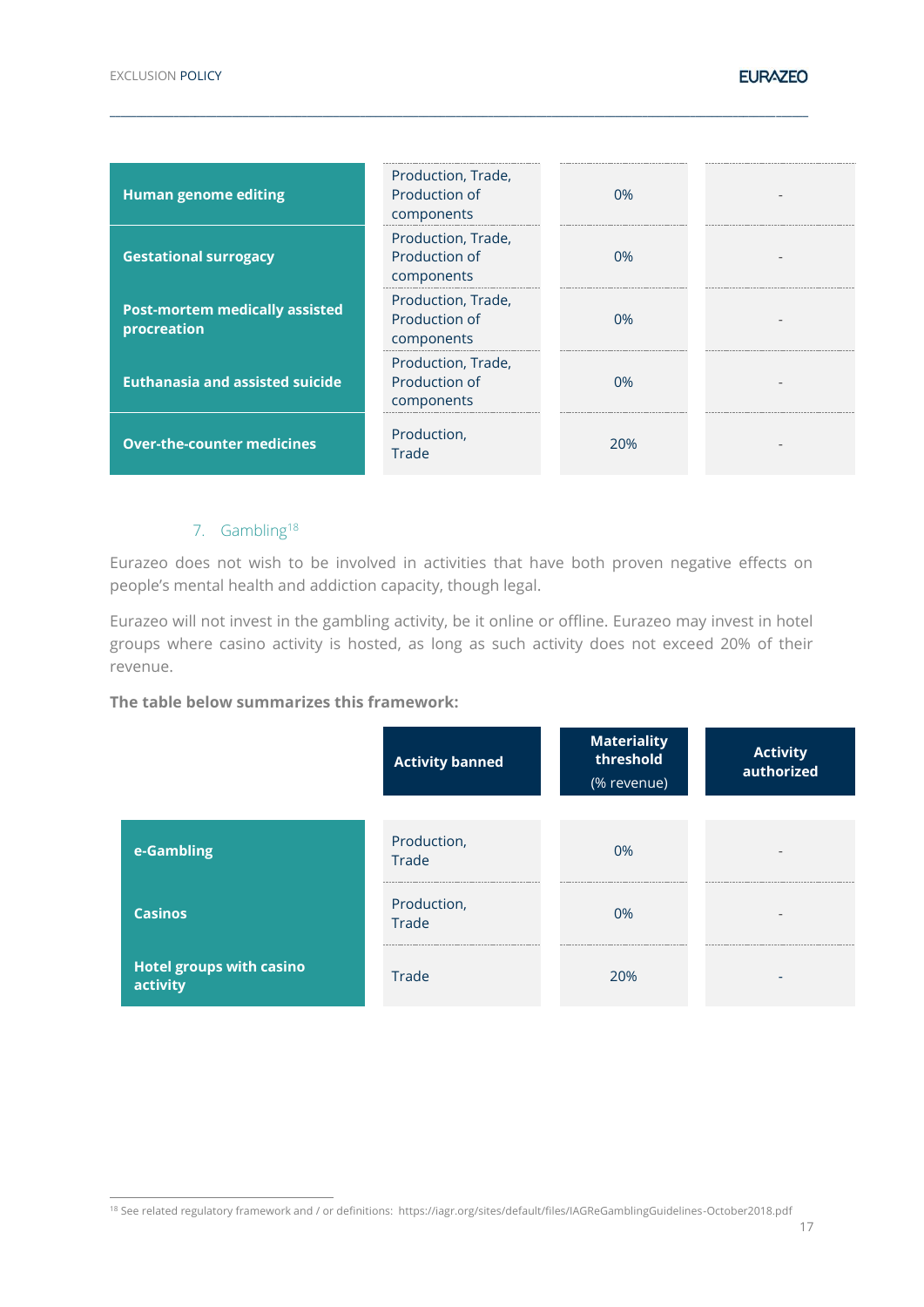#### 8. Pornography

<span id="page-17-0"></span>Eurazeo does not wish to be involved in pornography activities, though legal. Eurazeo will not invest in the pornography industry.

**\_\_\_\_\_\_\_\_\_\_\_\_\_\_\_\_\_\_\_\_\_\_\_\_\_\_\_\_\_\_\_\_\_\_\_\_\_\_\_\_\_\_\_\_\_\_\_\_\_\_\_\_\_\_\_\_\_\_\_\_\_\_\_\_\_\_\_\_\_\_\_\_\_\_\_\_\_\_\_\_\_\_\_\_\_\_\_\_\_\_\_\_\_\_\_\_\_\_\_\_\_\_\_\_\_\_\_\_\_\_\_\_\_\_\_\_\_\_\_\_\_\_\_\_\_\_\_\_\_\_\_**

#### **The table below summarizes this framework:**

|                                   | <b>Activity banned</b>                                            | <b>Materiality</b><br>threshold<br>(% revenue) | <b>Activity</b><br>authorized |
|-----------------------------------|-------------------------------------------------------------------|------------------------------------------------|-------------------------------|
| <b>Pornography and porn media</b> | Production,<br>Trade, Procurement,<br>Production of<br>components | 0%                                             | -                             |

# <span id="page-17-1"></span>**V. INTEGRATION IN THE INVESTMENT PROCESS**

The present Exclusion Policy applies to investments in direct issuers (equity or debt) as well as to commitments in newly created funds (so-called "primary funds") and direct equity investments realised alongside other private equity firms (so-called "direct equity co-investments") based on available information at the time of the investment.

In case Eurazeo intends to acquire positions in an existing private equity fund, or a portfolio of private equity funds, the eligibility of the investment is assessed using a look-tough approach corresponding to the weight of exposed assets to the total portfolio.

### <span id="page-17-2"></span>**A. Before investment**

Any new incoming deal is categorized by sector using the GICS® nomenclature. Each GICS® sector is associated with Eurazeo's exclusion list when material. Any such considered investment must abide by the minimum requirements set by the policy:

- If the deal concerns a **strict exclusion**, it is automatically declined, unless the excluded activity represents less than the materiality threshold.
- If the deal falls below the **materiality threshold**, the investment team has to run through the requirements and provide an improvement plan to transform and adapt the company's activities to avoid harm and / or diversify away from the critical sectors over a limited timeframe.
	- **•** These analyses are discussed jointly between the Eurazeo's investment and ESG teams. They can refer to a dedicated ESG Advisory Panel composed of external experts, able to provide technical pieces of advice. Such ESG Advisory Panel is consultative.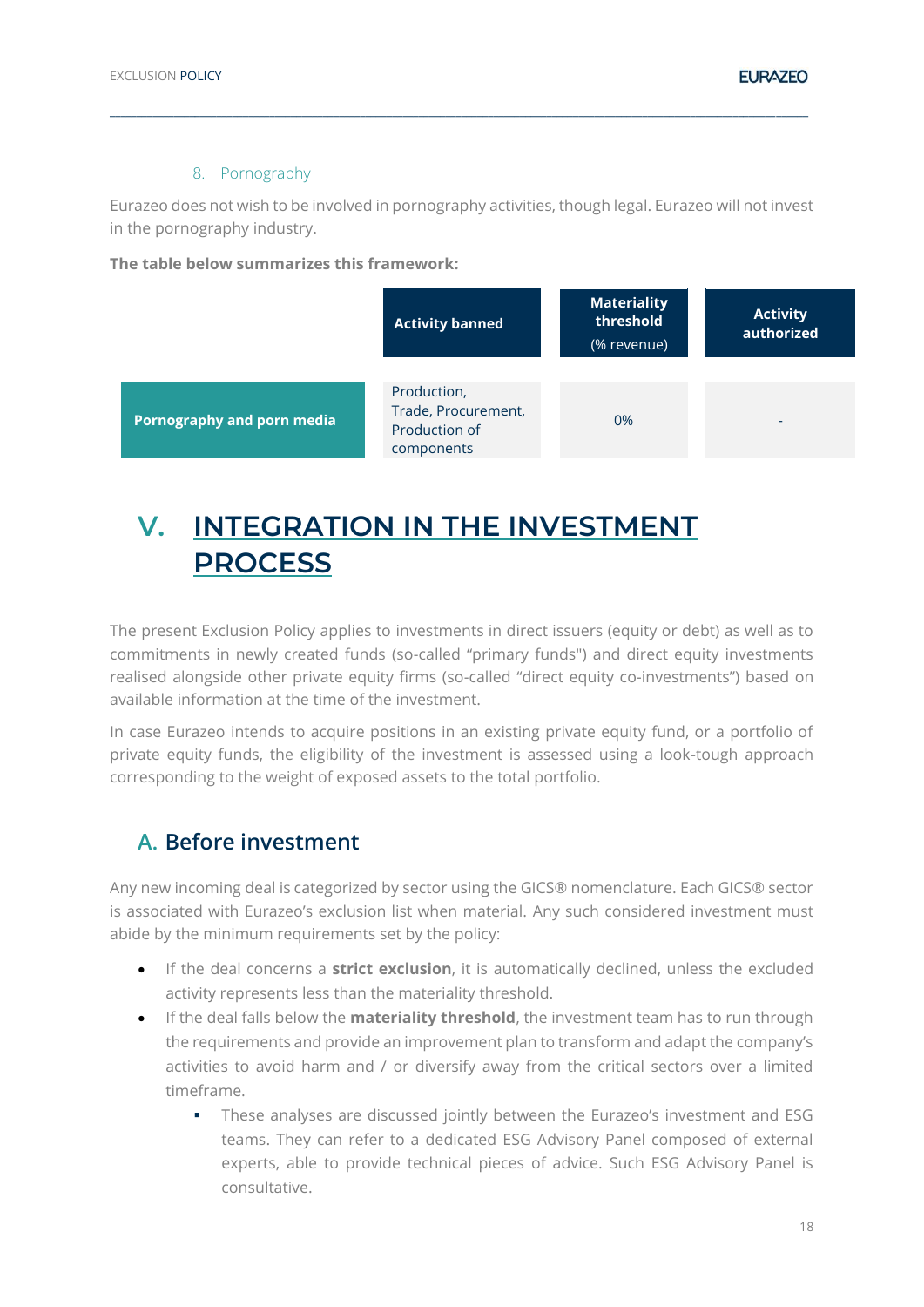- **•** If the minimum requirements can be met and the improvement plan is deemed feasible without jeopardizing the investment case, the investment process goes on. Only then can a Letter of Intent or Term sheet be sent to the company.
- The deal then falls into usual due diligence, integrating specific ESG due diligence with the exclusion sector concerned.

**ESG analyses are systemically included in the investment memorandum and discussed at Investment Committees.** 

**\_\_\_\_\_\_\_\_\_\_\_\_\_\_\_\_\_\_\_\_\_\_\_\_\_\_\_\_\_\_\_\_\_\_\_\_\_\_\_\_\_\_\_\_\_\_\_\_\_\_\_\_\_\_\_\_\_\_\_\_\_\_\_\_\_\_\_\_\_\_\_\_\_\_\_\_\_\_\_\_\_\_\_\_\_\_\_\_\_\_\_\_\_\_\_\_\_\_\_\_\_\_\_\_\_\_\_\_\_\_\_\_\_\_\_\_\_\_\_\_\_\_\_\_\_\_\_\_\_\_\_**

### <span id="page-18-0"></span>**B. During holding period**

All portfolio companies are to report annually on ESG reporting as per the Responsible Investment Policy. Progress on improvement plans must be reported and monitored with a specific discussion at the company's Board at least once a year. Any new reinvestment must take into consideration both exclusion criteria and progress made according to plan, if any. Specific audits can be conducted on such risks.

### <span id="page-18-1"></span>**C. At exit**

A specific vendor due diligence may be conducted to assess if the progress on improvement plans results in lower investment risk over a new timeframe horizon or in an increased value created, contributing to a better pricing of the company. Such analyses are integrated in exit datarooms.

# <span id="page-18-2"></span>**VI. SCREENING FOR FUNDRAISING OPPORTUNITIES**

As a global financial institution, Eurazeo consistently aims to mobilize capital that does not result from activities that contravene with the very objectives which are intended to be reached by allocating this capital. As a consequence, Eurazeo applies screening not only to investment opportunities but also to fundraising opportunities.

### <span id="page-18-3"></span>**A. Negative screening**

Eurazeo does not accept subscriptions from organizations headquartered in countries that are listed on the FATF-GAFI list of high-risk jurisdictions. The Financial Action Task Force (FATF) is the global money-laundering and terrorist-financing watchdog. This inter-governmental body sets international standards that aim to prevent these illegal activities and the harm they cause to society. Should the FATF-GAFI bring modifications to this list overtime, this procedure will be updated accordingly. At the time this procedure is published, the list of high-risk jurisdictions is as follows: Democratic People's Republic of Korea, Iran.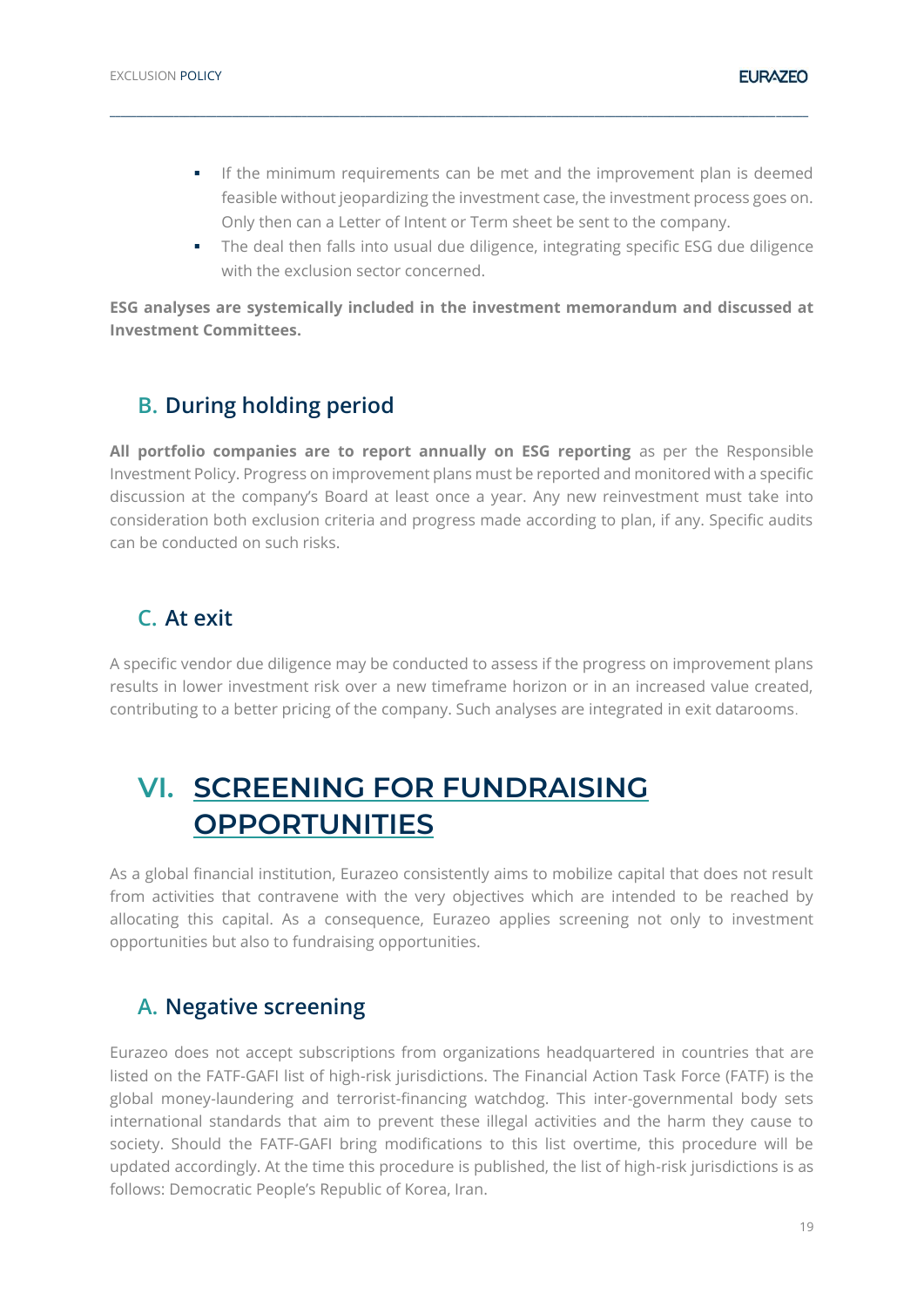The FATF also identifies a number of countries with Anti-Money Laundering (AML)/Combating of Financing of Terrorism (CFT) deficiencies, these are part of the list of "Jurisdictions under increased monitoring". Prior to accepting subscriptions from organizations headquartered in jurisdictions under increased monitoring, Eurazeo performs in-depth AMF/CFT due diligence on potential investors.

**\_\_\_\_\_\_\_\_\_\_\_\_\_\_\_\_\_\_\_\_\_\_\_\_\_\_\_\_\_\_\_\_\_\_\_\_\_\_\_\_\_\_\_\_\_\_\_\_\_\_\_\_\_\_\_\_\_\_\_\_\_\_\_\_\_\_\_\_\_\_\_\_\_\_\_\_\_\_\_\_\_\_\_\_\_\_\_\_\_\_\_\_\_\_\_\_\_\_\_\_\_\_\_\_\_\_\_\_\_\_\_\_\_\_\_\_\_\_\_\_\_\_\_\_\_\_\_\_\_\_\_**

# <span id="page-19-0"></span>**B. Positive screening**

In case an investment fund is oversubscribed, Eurazeo will make its best reasonable endeavours to discriminate in favour of non-profit organizations such as foundations.